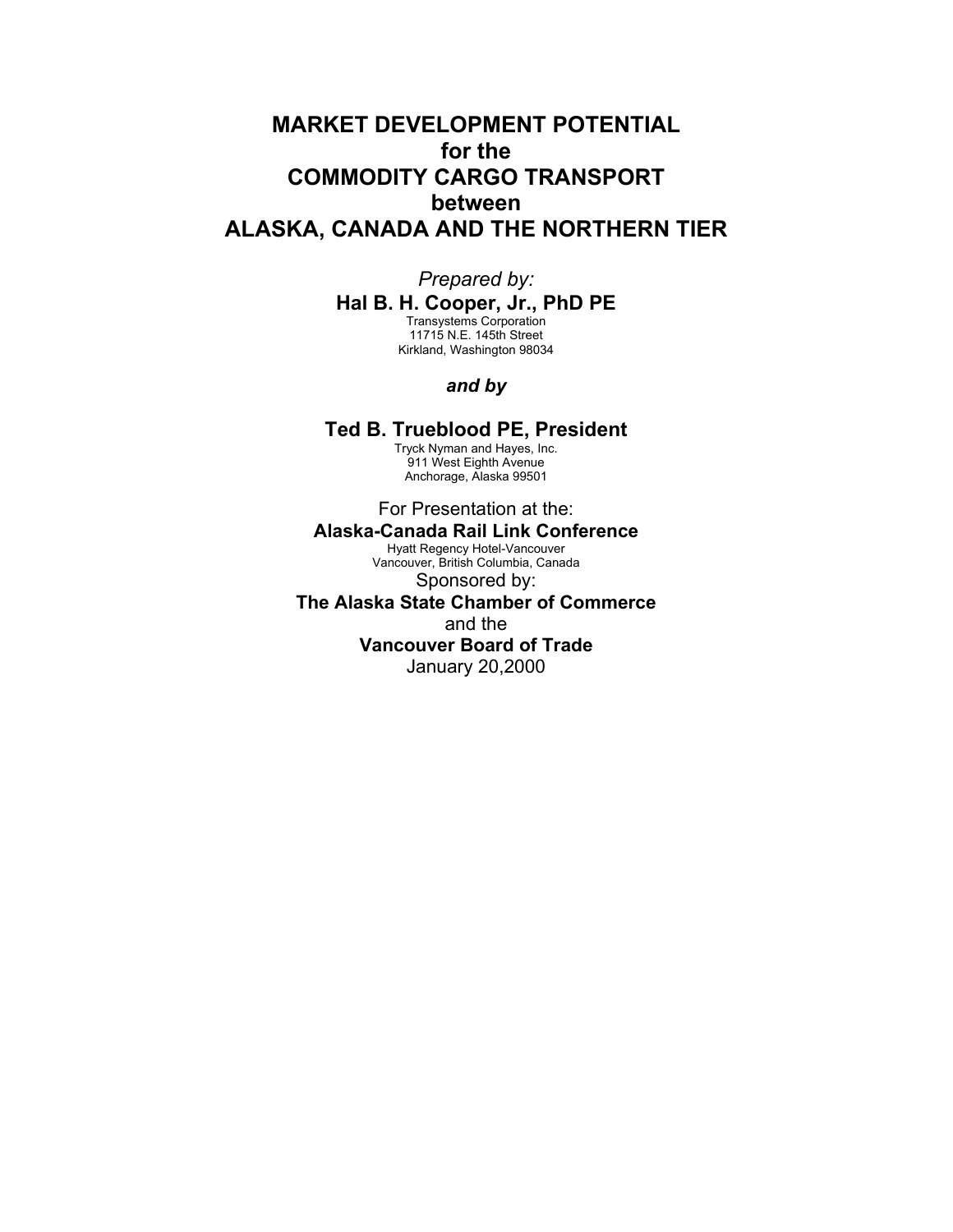#### **TABLE OF CONTENTS**

#### **INTRODUCTION**

There is renewed interest in the connection of the Alaska Railroad with the rest of the North American rail network (Ref. 1). The economy of Alaska is becoming increasingly intertwined with the rest of the United States as a north-south orientation. In addition, the Canadian provinces are becoming more interconnected to their southern neighbors in the United States and Mexico as north-south interlinkages become greater. The completion of the railway link between Alaska and British Columbia is the one major element in the completion of the North American rail network, as shown in Figure 1.

There are several reasons why the completion of the railway from Canada to Alaska would be beneficial for all of the affected regions. The completion of the railway line from Canada to Alaska would reduce the transportation costs of goods hauled to Alaska. The result would be a reduction in the cost of living to Alaska residents. It would then become easier and cheaper to export raw materials from Alaska to Canada and the Lower 48 States of the United States. Fuel and mineral resources produced in Alaska would then become more competitive from a price standpoint in the lower 48 states as compared to alternative sources.

The completion of the construction of the railway from Canada to Alaska can also influence trade patterns in North America and throughout the World. The recent passage of the North American Free Trade Agreement (NAFTA) between Mexico and the United States in 1993 has led to a major expansion in north-south trade between the three countries. It has been estimated that the volume of north-south trade in North America has increased by 5.0 percent per year from 1993 to 1999. The total volume of the eastwest trade in North America during the same period has only increased by 1.5 to 2.0 percent per year.

There is the potential for extending the North American railway network to the south from Mexico to South America by way of Central America (Ref. 2). There have been roposals advanced to develop a unified rail, road, air and marine transportation system among all of the nations of North and South America. The Western Hemisphere Transportation Ministers' conference held in New Orleans in December 1998 agreed to begin the planning for such a unified transportation system as a part of a future trade area of the Americas (Ref. 3). The route layout for a proposed Western Hemisphere rail network is illustrated in Figure 2.

There is also the possibility of increases in east-west trade by way of Alaska to Asia and Europe. A recent article by Gillespie (Ref. 4) in 1998 in the Alaska Business Journal described the possibility of completing an underground railroad tunnel beneath the Bering Strait. There have been a number of proposals made to build a railroad tunnel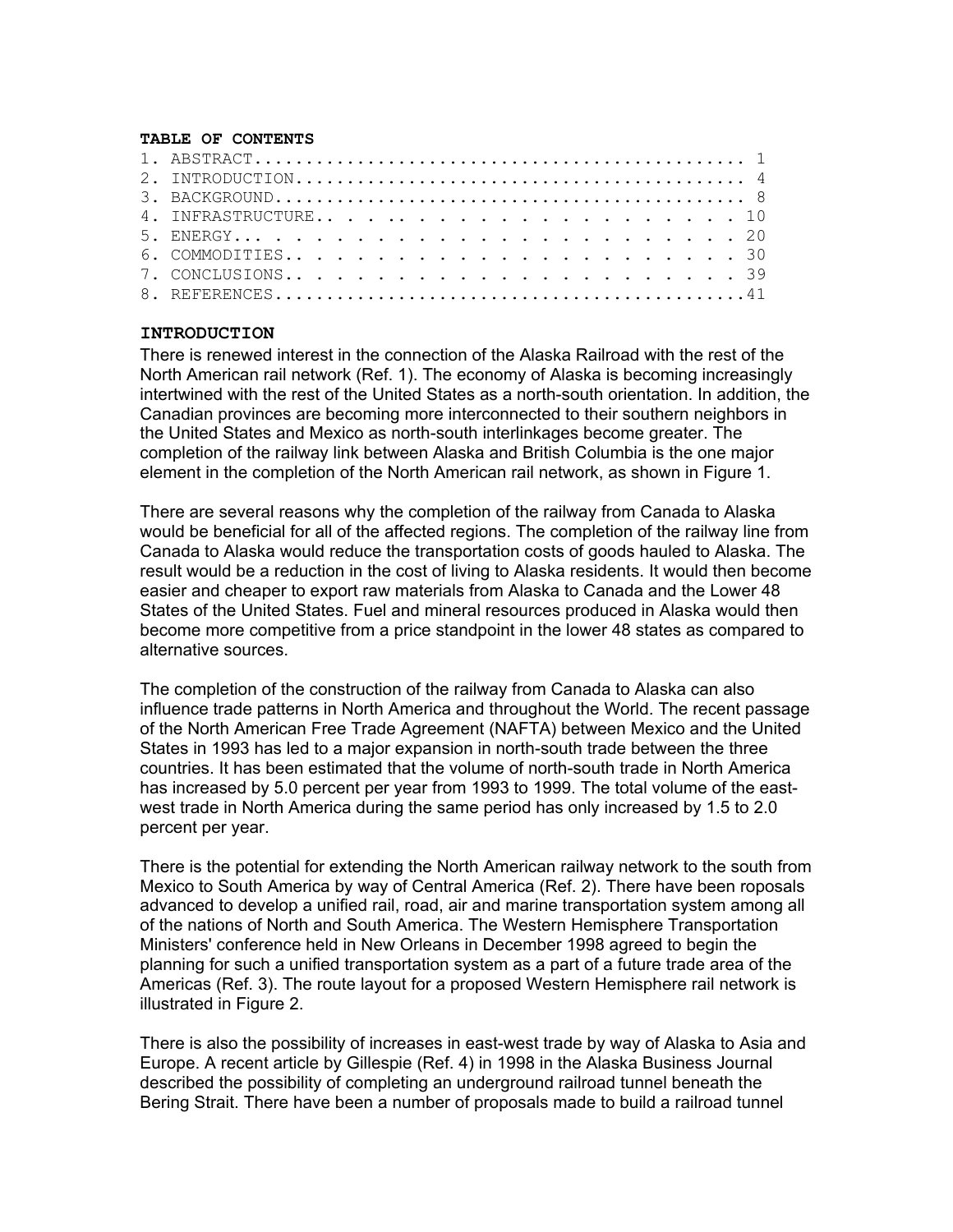under the Bering Strait, but have so far been unrealized (Refs. 5,6,7,8). The construction of a railroad tunnel under the Bering Strait would allow a Worldwide railroad network to be developed as shown in Figure 3. Alaska and neighbor Chukotka would then become the American and Asian World trade centers for a future worldwide rail network connecting all continents.

### **BACKGROUND**

The earliest efforts to develop a railway line between Alaska and Canada with the Lower 48 States were actually a part of early proposals to develop a Worldwide railroad network. There were reported but unsubstantiated reports of a proposed as early as the late 1860's after the-Civil War to build a railway line from Denver to Paris by way of Alaska and Russia (Ref. 9). This railway project was to be a part of the efforts to construct the Trans-Siberian Railway being constructed under the direction of Count Sergei Witte (Ref. 10). However, these efforts never came to fruition because other railroads needed to be built in more populated areas.

The completion of the Trans-Siberian Railway from Moscow to Port Arthur in 1903 and to Vladivostok in 1908 led to the formation of a company in the State of New Jersey in 1906 (Ref. 6). The purpose of this railway was to connect Paris and Moscow with New York plus Fort Nelson and Edmonton in Canada to Chicago and New York. This company was incorporated with \$6 million U.S. in equity capital with French, Russian and American investors with the purpose of operating both freight and passenger service. This project was halted by the onset of World War I (Ref. 11) and was not restarted.

After World War II, there were extensive surveys of railway line development under the direction of Joseph Stalin in Russia. These efforts led to the surveying and grading of the entire Northern Arctic railway along the Arctic Ocean from Vorkuta to Egvekinot over 4,000 miles. In addition, route surveys and engineering designs were conducted of the 2,500 mile long rail corridor from Yakutsk in the Sakha Republic to the Bering Strait (Ref. 12). These efforts were suspended upon Stalin's death but reappeared in a book by Chersakov in Russia in 1993 to build a railway from Moscow to New York, as shown in Figure 4 (Ref. 13). In the United States there were also efforts made by the Czech engineer George Koumal, who proposed building a tunnel under the Bering Strait (Ref. 5).

The concern about the possibility of constructing a railway line to Alaska began with the purchase of Alaska and the Aleutian Islands from Russia in 1867. Russia at that time sold Alaska to the United States in part because it lacked the transport infrastructure to maintain these remote regions. The initial development of Alaska began in the 1890's with the discovery of gold, but did not become significant until the onset of World War II in 1941.

A number of military facilities were built in Alaska during World War II to begin the development of its infrastructure. One of the major projects was to connect Alaska with Canada by either a highway or rail line. The roadway was built as an alternative to the railway because of its lower initial cost and shorter construction time. In addition, the initial street shortage during World War II resulted in a greater priority being given to tanks and artillery than a railway at that time (Ref. 34).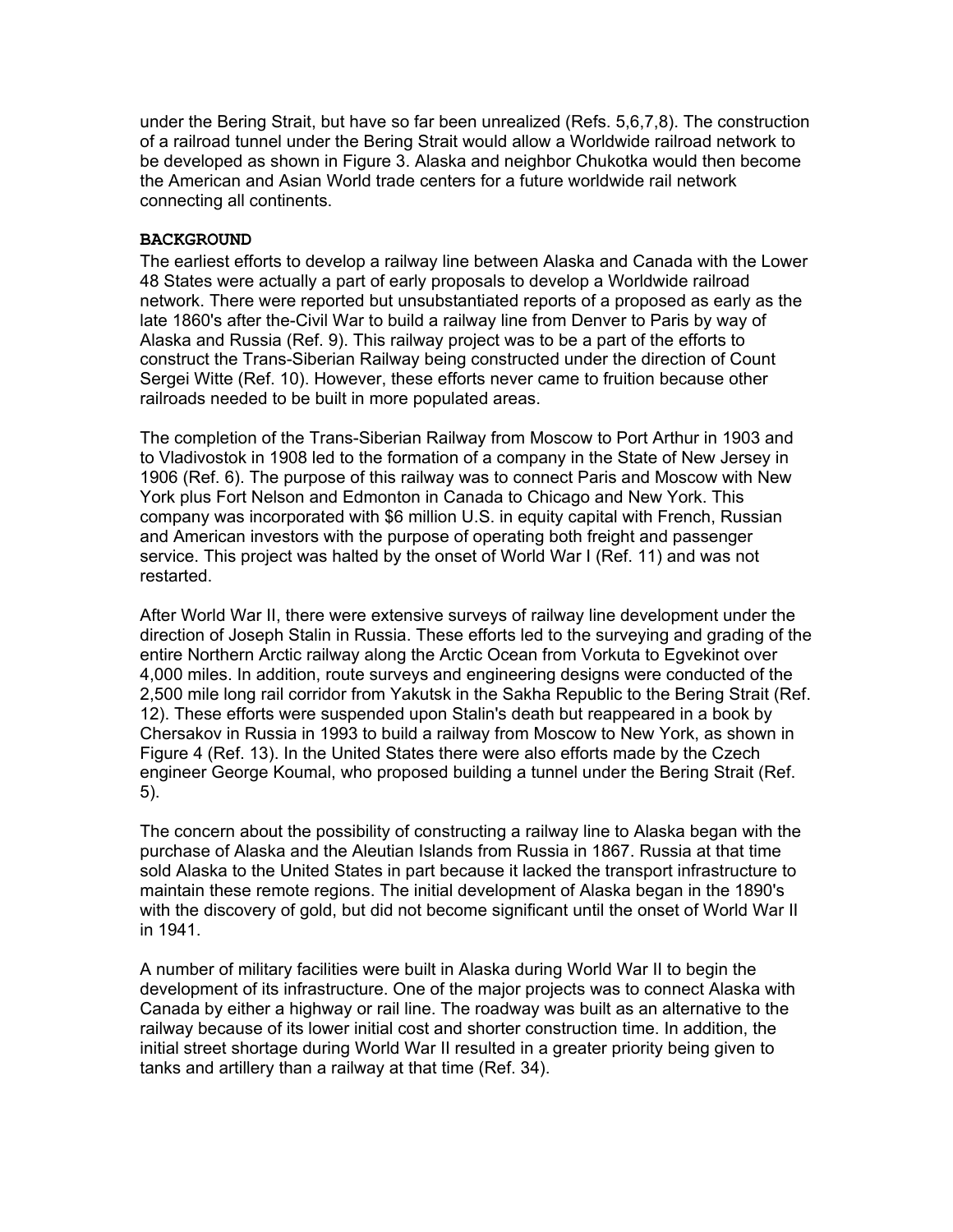The Alaska Railroad was originally chartered as an initial part of this infrastructure by the United States Congress in 1912 through the establishment of the Alaska Railroad Commission. The authorization of \$35 million U.S. for railroad construction by the U.S. Congress in 1912 was approved by President Wilson in 1914 to make it possible to begin layout, design and construction. The legislation approved called for the construction of 1,000 miles (1,600 km) of railroad lines in Alaska from the interior to an ice-free port along the Pacific Ocean at the Southern end of the Kenai Peninsula.

It was originally decided to build the Alaska Railroad from the ice-free Port of Seward at the South of the Kenai Peninsula to the Fairbanks area via Anchorage with a total length of 515 miles (825 km). This original section of the Alaska Railroad was finally completed in 1923 at a cost of \$60 million and was dedicated by then President Warren Harding.

The Alaska Railroad was extended for an additional 20 miles (38 km) to Eielson during the 1950's as a part of its rebuilding and expansion to serve Eielson Air Force Base as a new facility with a total length of 535 miles (860 km). As a result, there are 465 miles (745 km) of railroad line, which remain unbuilt by the Federal Government in Alaska under the terms of this originating legislation passed in 1912 (Ref. 14), which could be constructed in the future.

The Alaska Railroad as an operating railroad line was owned by the Federal Government, but had relatively little traffic upon its initial completion so that it required an annual Congressional appropriation until 1938. The line's traffic greatly increased during World War II and thereafter so as to never again require an operating subsidy. The line was rebuilt during the early 1950's at a cost of \$100 million U.S. so as to be able to handle the increasing traffic demands associated with the Korean War and then the Cold War.

The Alaska Railroad was finally sold by the Federal Government to the State of Alaska in 1984 for \$23 million U.S. and continues to be under the present ownership by the State of Alaska under profitable operation today.

One of the main reasons for the development of the military infrastructure in Alaska was to allow for supplies to be transported to Russia to assist in its war effort with Germany during World War II. The development of the civilian infrastructure of Alaska began in earnest after the end of World War II. The economic growth of Alaska greatly accelerated following the development of the Prudhoe Bay oil field on the North Slope after 1975 with the construction of the pipeline to Valdez to facilitate crude oil shipments to the West Coast of the United States.

As a result, the population of Alaska has grown from 100,000 in 1950 to 500,000 in 1990 and to an estimated 600,000 in 2000. The population of Alaska could reach 700,000 to 1,000,000 by 2010, as shown in Figure 5 (Ref. 15). The population growth of Alaska appears to be closely following the medium scenario for development at an estimated rate of increase of 1.4 to 1.5 percent per year. In excess of 70 percent of the total population of Alaska lies within the so-called "Rail Belt" between Seward, Anchorage, Denali and Fairbanks.

#### **INFRASTRUCTURE**

There is a parallel need to develop the railroad infrastructure of the Northwestern part of North America in order to provide a suitable degree of economic integration with the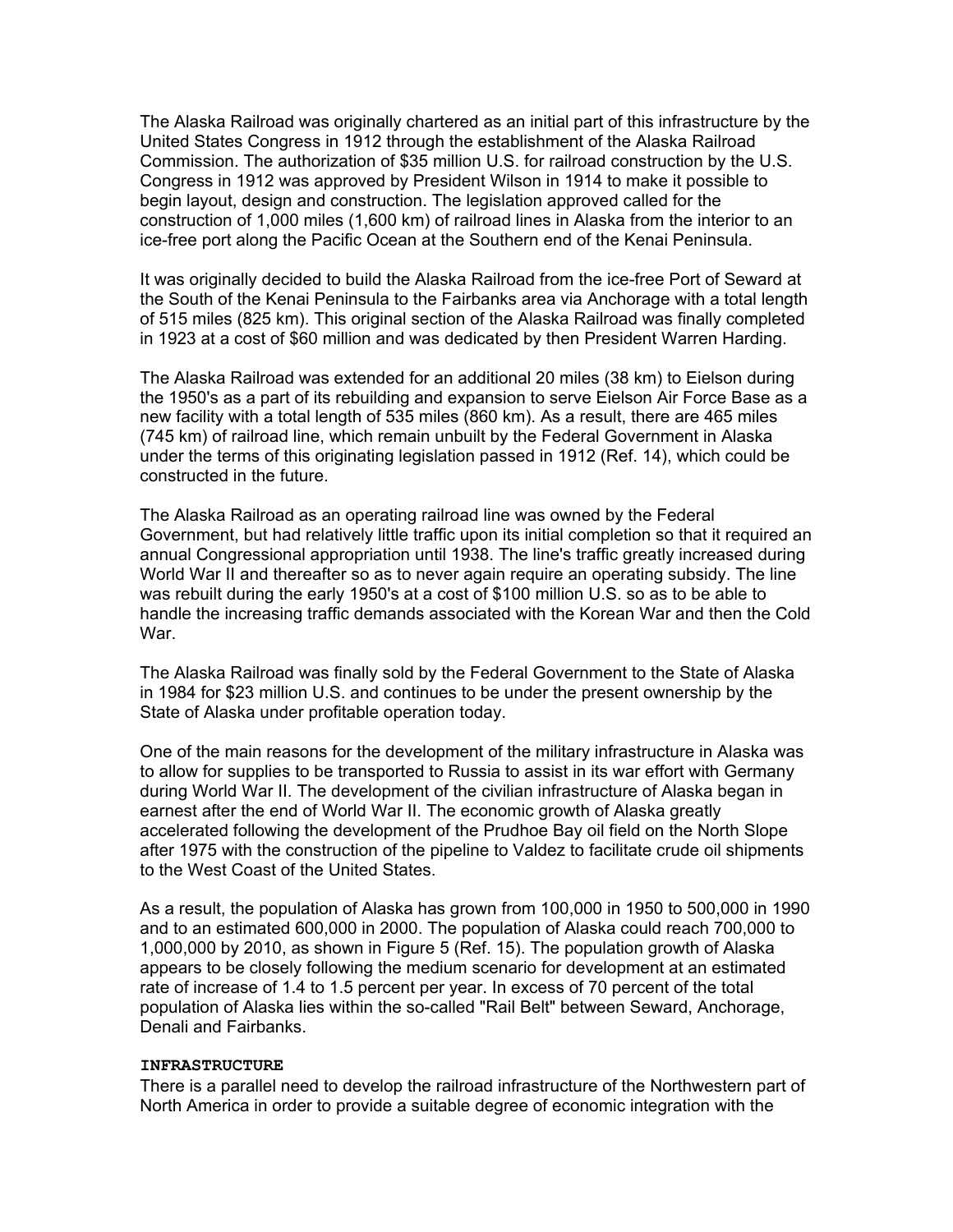railroad systems of Canada, the United States and Mexico and eventually to Asia. Railroads generally provide the most suitable means for land-based transportation of large quantities of freight and even passengers in the far northern climates of Canada and Alaska. These superior characteristics of railroads over highways occur because of their relative ease of maintenance with respect to frost heaves in permafrost, their greater resistance of materials to extremely cold temperatures, and their inherently greater energy efficiencies and lower land use requirements.



The railroad network in Alaska is relatively minimal at the present time with only a single North-South corridor in the South-Central part of the state known as the "Rail Belt". There is a 535 mile long railroad line from Seward at the Southern end of the Kenai Peninsula through Anchorage on the Cook Inlet to the North as far as Fairbanks in the central interior of Alaska and then East to Eielson Air Force Base, as shown in Figure 6. There is also a branch line from Portage to Whittier, which allows access to boat traffic to Southeastern Alaska. A rail-barge service connects from Whittier to Prince Rupert in British Columbia and to Seattle, Washington in the Northwest comer of the Lower 48 States to and from the Port of Whittier. There are also several small branch lines to specific industries and mining operations on the route to the coal mine at Healy, the gravel mine at Palmer and others.

These railroad operations in Alaska are all owned and operated by the Alaska Railroad Corporation. The Alaska Railroad Corporation is owned by the State of Alaska with its headquarters in Anchorage. The Alaska Railroad hauls considerable amounts of petroleum products, coals, gravel, wood, chemicals and intermodal freight. The overall freight traffic level on the Alaska Railroad was 5.1 million short toms (4.6 million metric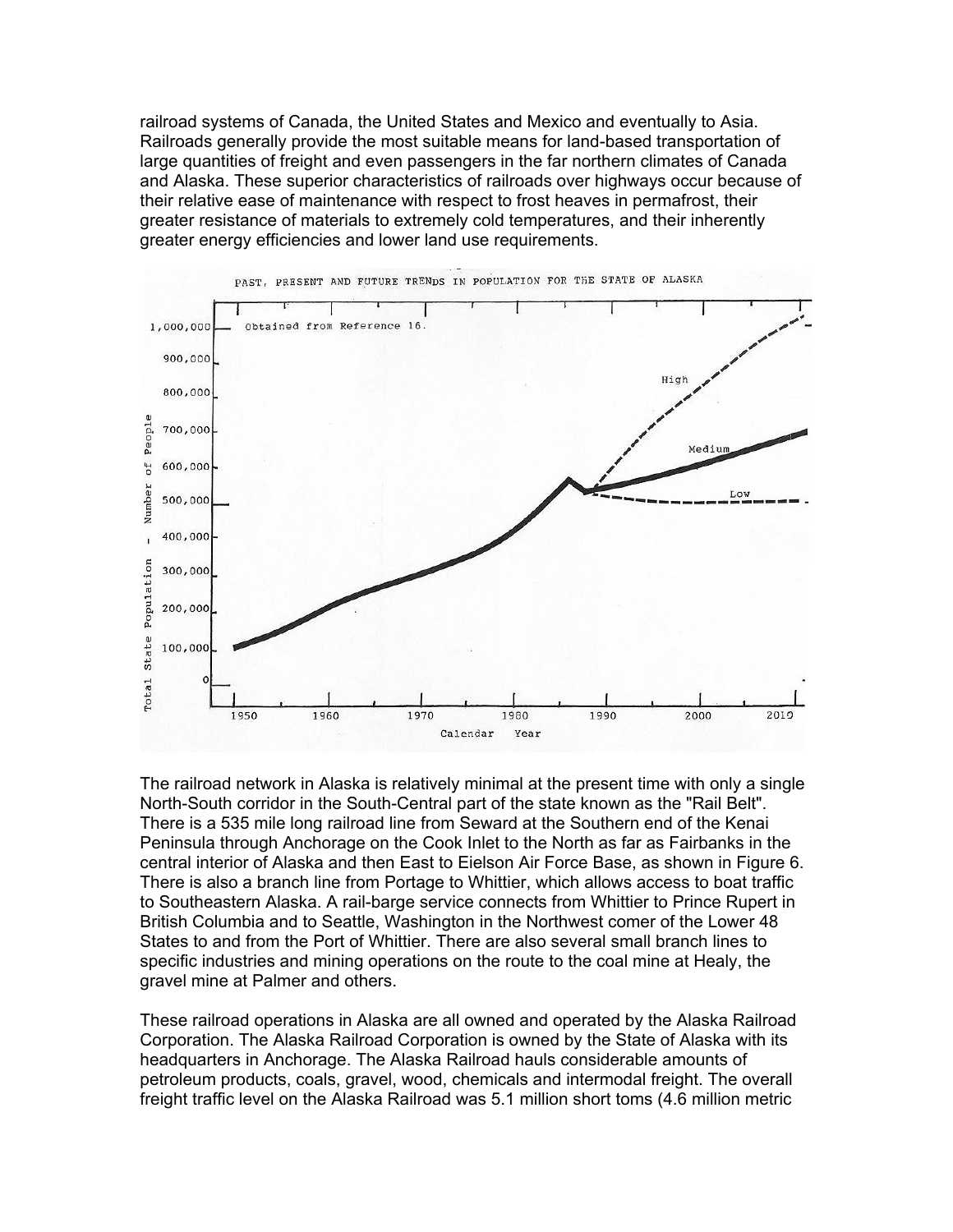tons) hauled in 1991, as shown in Table 1. This level of railroad freight traffic is expected to grow significantly in the future, as illustrated in Figure 7 (Ref. 16).

The total revenue produced from the hauling of this 5.1 million short tons of freight in 1991 was \$48.0 million U.S. The Alaska Railroad also hauled 471,217 passengers in 1991, which has divided between the regular coach and tour business, to produce a revenue of \$16.4 million. The total revenue on the Alaska Railroad in 1991 from the combined freight and passenger services was \$68.3 million U.S. as compared to expenses of \$63.9 million U.S. to result in a net profit of \$4.4 million U.S. as shown in Table 2 (Refs. 17,18,19).

The total freight traffic on the Alaska Railroad was estimated as approximately 9.5 million short tons (8.6 million metric tons) in 1998 and 11.5 million short tons in 1999(10.4 million metric tons) based on data reported in the Alaska Business Journal (Ref. 20). Railroad passenger traffic was estimated as 550,000 per year in 1998 and 600,000 per year in 1999 with the continuing growth of Alaska's tourist trade. The total revenues for the Alaska Railroad were expected to have exceeded \$95 million U.S. in 1999 with \$75 million U.S. from freight and \$20 million from passengers with a net income of \$8 million U.S.

The other railroad is the White Pass and Yukon Railroad in the extreme Southeastern comer of Alaska from Skagway to Whitehorse in the Yukon Territory of Canada. This railroad is a 111-mile long narrow gauge line as compared to the standard gauge Alaska Railroad. This railroad formerly hauled copper, lead and ore concentrates from mines in the interior to the coast for shipment by boat to smelters located elsewhere. This rail line now operates exclusively as a primarily Summer passenger tourist operation with little if any freight service (Ref. 21).

There are also railroad lines in the adjacent provinces of Alberta and British Columbia, which would be important as the connecting links to the proposed Alaska-Canada connector railroad project. In British Columbia, the British Columbia Railway presently operates a 460-mile (740-km) line from Vancouver in the Lower Mainland to Prince George in the interior. Branch lines extend from Prince George to the North to Fort Nelson and to the Northwest at Jackson near Dease Lake, as shown in Figure 8. There is also a branch line to the coal mine at Tumbler Ridge, British Columbia which is electrified, and handles 5 million tons per year of coal.

There is a connection from the British Columbia Railway to the Canadian National Railway at Prince George with a line to Prince Rupert. There are also connections to both the Canadian Pacific and Canadian National Railways at Edmonton in Alberta from which connections to the Midwestern and North Central United States can be made by way of Montana, North Dakota and Minnesota. There is a recently privatized branch line from Peace River in northern Alberta to Fort Resolution in the Northwest Territories and from Edmonton to McMun-ay in the Athabasca tar sands region from north of Edmonton.

The British Columbia Railway carried 17.9 million net short tons (16.2 million metric tons of cargo in 1997, a 6.15 percent increase over 1996 with an average haul of 300 miles (480 km). The total revenues of the British Columbia Railway were approximately \$275 million U.S. in 1997, a 1.91 percent increase over 1996. The net income of the British Columbia Railway was \$50 million U.S. in 1997, a 10.7 percent increase over 1996 (Ref. 22).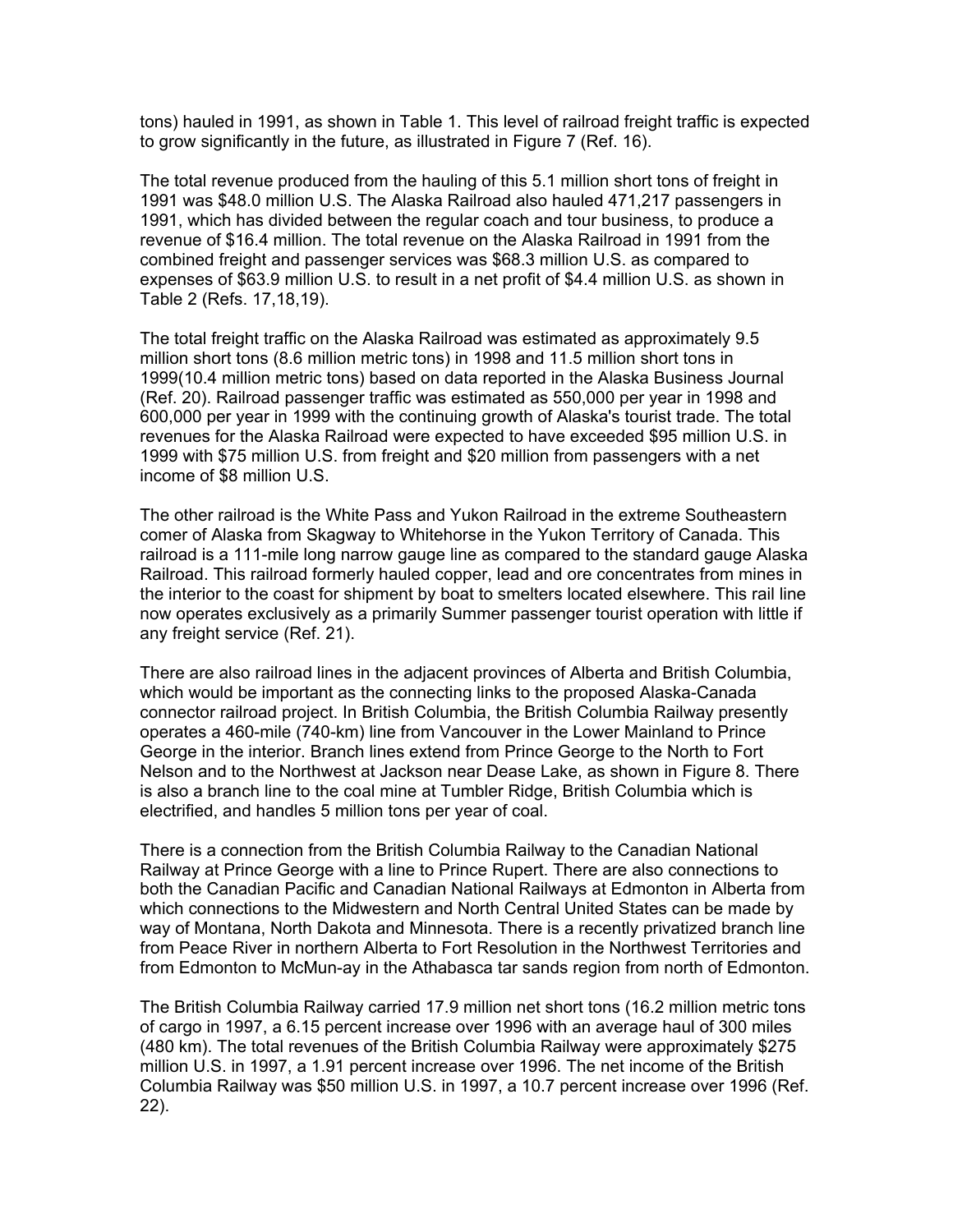The British Columbia Railway operates two lines, which may serve as useful interconnections to the Alaska Railroad. The 450-mile (720-km) long single-track line from Chetwynd to near Dawson Creek to Fort Nelson would serve as the access line to Edmonton and the Midwestern and Eastern United States. The 500-mile line (800-km) from Prince George to Summit Lake and Fort St. James along Takia Lake has a single track for 300 miles (480 km) to Chipmunk. The rail line has only bridges and grades with no tracks for the final 200 miles (320-km) to Dease Lake.

The Fort Nelson branch line through the Peace River Valley presently hauls grain, wood, oil, other minerals and foods and equipment with 2 to 4 trains per day. The Dease Lake line typically has one to two trains per day and handles almost exclusively logs for the pulp and paper mills at Prince George. The Fort Nelson line handles an estimated annual traffic flow of 3.5 to 7.5 million short tons (3.2 to 6.8 million metric tons) per year while the Dease Lake line handles 1.5 to 2.5 million short tons (1.35 to 2.25 million metric tons) per year of freight. The total freight traffic flow on the two lines is between 5.0 and 10.0 million short tons (4.5 to 9.0 million metric tons) per year, which approximates that of the Alaska Railroad.

The connection of the Alaska Railroad and the British Columbia Railway will require the construction of 880 miles (1,410 km) from Eielson to Dease Lake at a minimum. The connection of the two railroads between Eielson and Fort Nelson will require the construction of a total of 1,180 miles (1,895 km) of trackage. The connection of the Alaska Railroad at Eielson with the British Columbia Railway at both Dease Lake and Fort Nelson will require the construction of 1,360 miles (2,185 km) of track. The total estimated capital cost of constructing the entire railway connections is between \$6.9 and \$4.7 billion U.S. (Ref. 23).

The estimated route distances for the various railway line segments to connect the Alaskan and Canadian railway systems are listed in Table 3. The illustrations of the individual route distances for the interconnection of the Alaskan, Canadian and American railway networks is illustrated in Figure 9. It will then be possible to have trains running between Alaska and the United Statesthrough Canada in an uninterrupted way. The commodities which could be hauled on this extension of the North American railway network, is the subject of the remainder of this paper.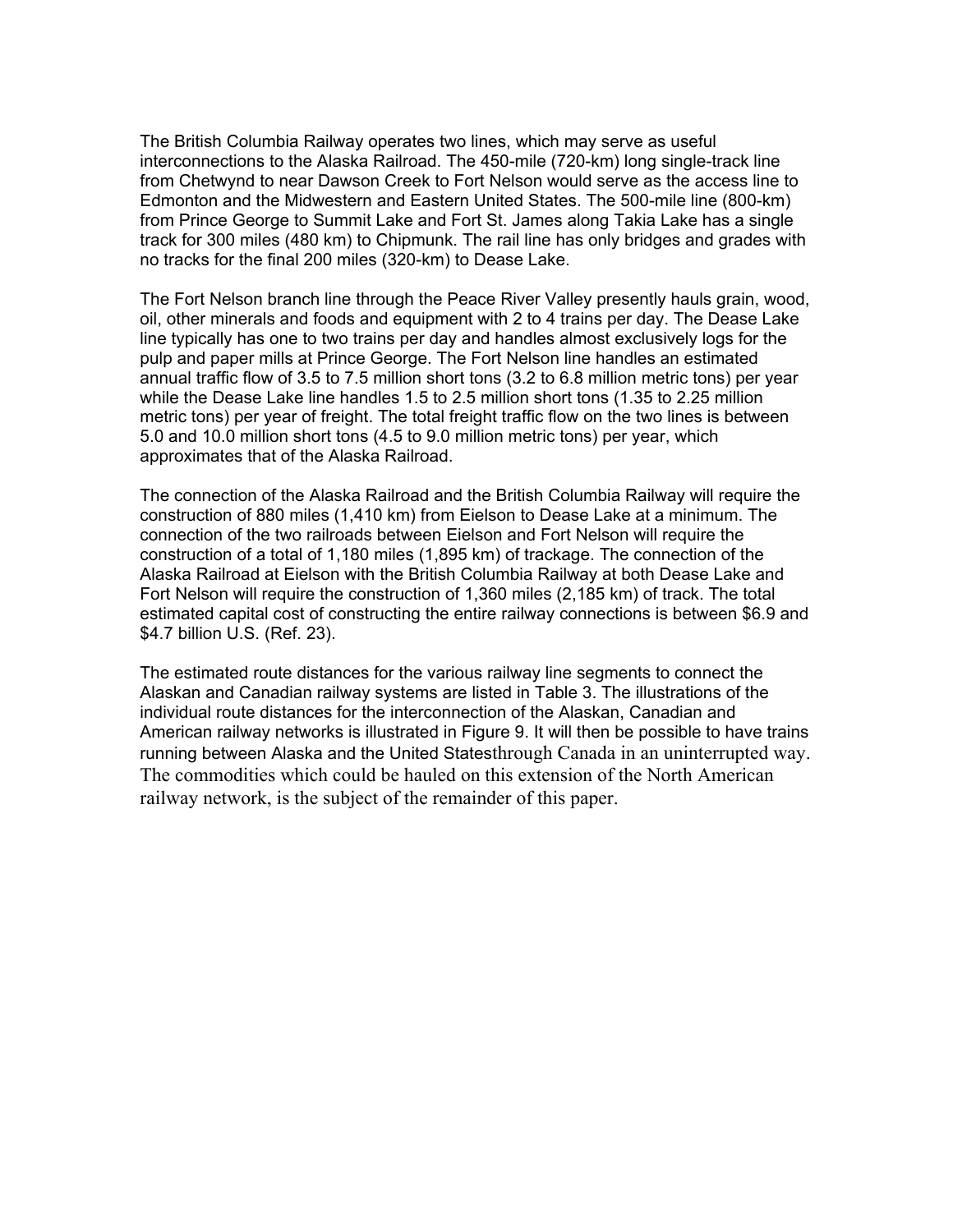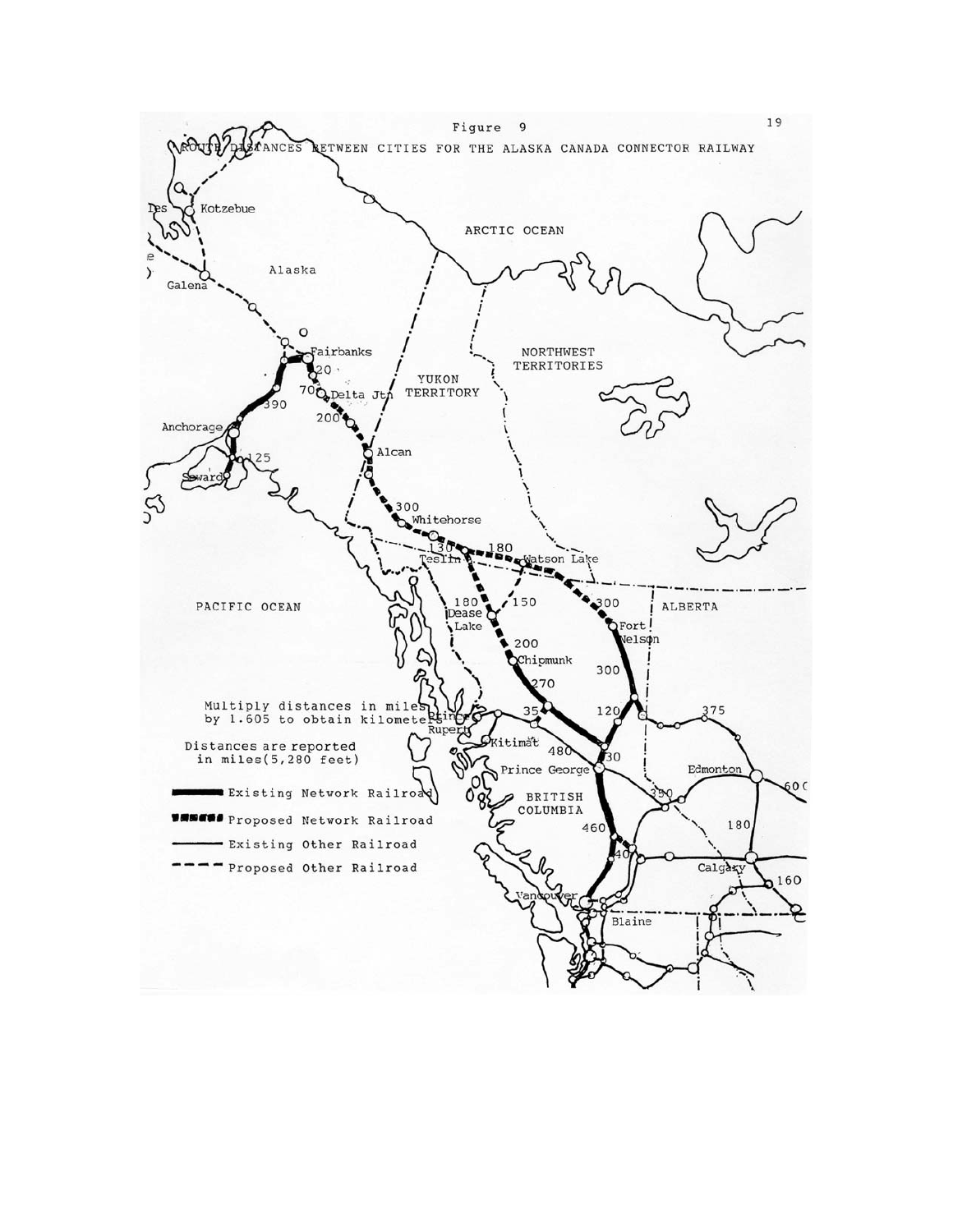

#### **ENERGY**

Energy is a matter of critical concern with regard to the construction of the proposed railroad between Alaska, Canada and the Lower 48 States for several reasons. The United States is the world's largest consumer of energy, where Alaska has the nation's largest untapped reserves of energy. The hauling of crude oil, petroleum products, natural gas or gas liquids and coal can be done either by the railroad itself or by parallel gas or oil pipelines. The future development of energy resources in either Alaska or northwestern Canada will require the transport of large amounts of equipment and materials for the energy production facilities and the required pipelines plus the provisions for workers at the production sites.

One of the main products being shipped by railroad in Alaska at the present time over the Alaska Railroad is either crude oil or petroleum products. The North Slop oil field at Prudhoe Bay has been the major oil producing field in Alaska since the late 1970s, which has taken up the slack in oil production in Texas by increasing oil production in Alaska, at least until recently. However, even the large Prudhoe Bay field in Alaska is now beginning to decline as well, as shown in Figure 10. The production out of the Prudhoe Bay field has declined from 2.1 million barrels per day (111 million metric tons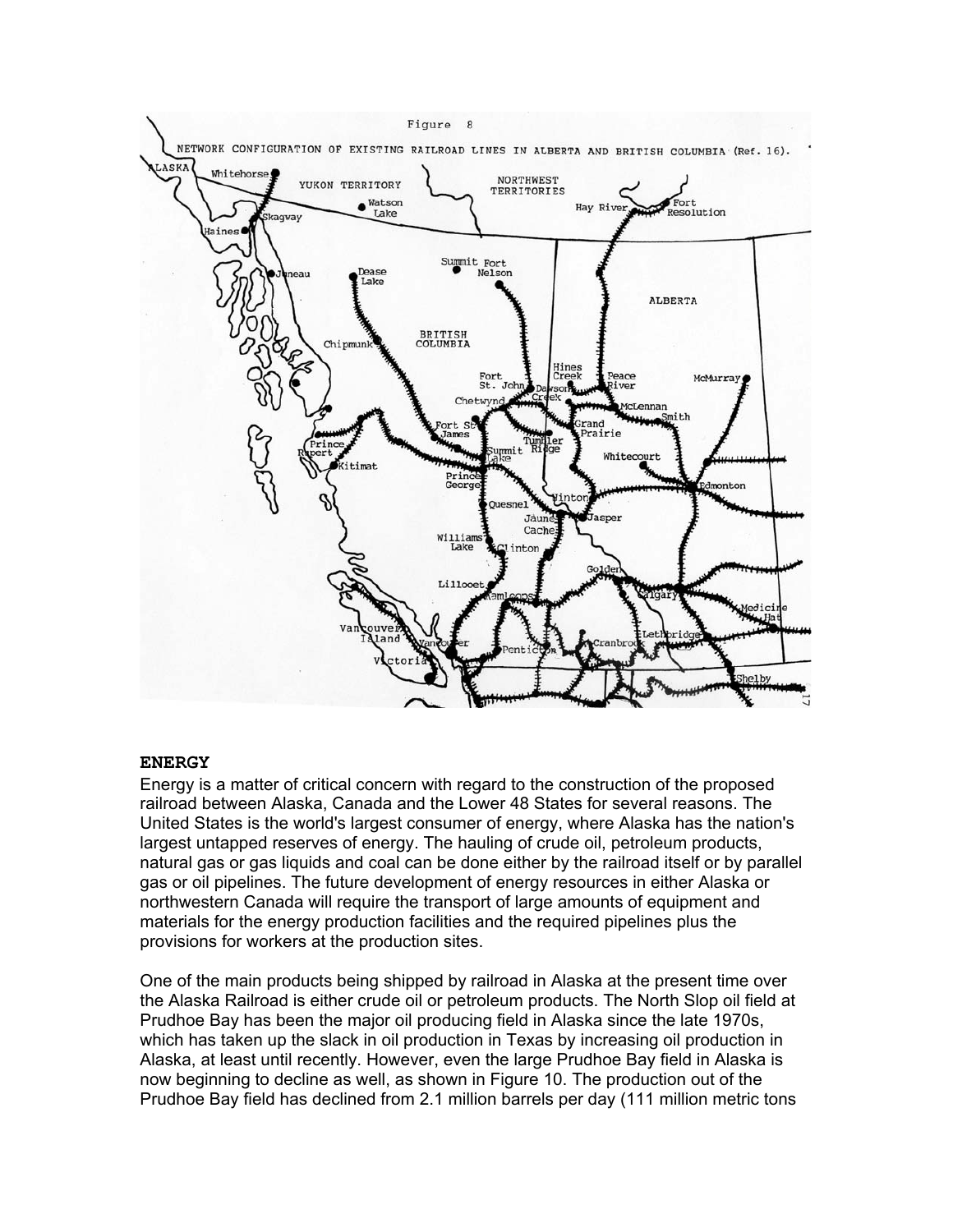per year) at its peak to 1.9 million barrels per day (101 million metric tons per year) in 1990 to 1.8 million barrels per day (95 million metric tons per year) in 1993.

There is also approximately 100,000 barrels per day produced from other oil fields in Alaska as well, which are located on the Kenai Peninsula of far southern Alaska for approximately 5.3 million metric tons per year. There is a large oil field adjacent to the Southwest of the existing Prudhoe Bay field of approximately equivalent size in the National Strategic Petroleum Reserve. There is also a large oil field within the Arctic National Wildlife Refuge (ANWR) to the East of the existing Prudhoe Bay field. The field to the Southwest of Prudhoe Bay could be developed under present conditions. However, it would probably be very difficult to develop the ANWR field to the East of Prudhoe because of environmental restrictions in a wildlife refuge area. The total untapped oil reserves in Alaska are in the range of 10 to 20 billion barrels or more or between 1.3 and 2.5 billion metric tons per year.

The limiting constraint to the future development of both petroleum and natural gas from the Prudhoe Bay area of the North Slope of Alaska may well be transportation in addition to environmental restrictions. The existing crude oil pipeline from Prudhoe Bay to Valdez is beginning to suffer from increasing maintenance problems because of electrolysis requiring greater cathodic protection. The Alyeska crude oil pipeline is also suffering increasing maintenance problems resulting from greater pump and pipe wear. The result is the necessity to periodically curtail oil throughout or to build bypasses in certain sections to correct these problems. There has also been a large oil spill on Prince William Sound in 1989 as well as smaller oil spills in recent years. These problems are expected to continue into the foreseeable future to at least some extent.

The result is that the existing Prudhoe Bay pipeline may not be able to handle the future crude oil flow requirements if the other field is developed from the area. As a result, there may be a need to develop additional transportation facilities for bringing crude oil out of the Prudhoe Bay field. The construction of a railroad line from Prudhoe Bay to Fairbanks to connect with the proposed Bering Straits connecting railroad would make it possible to transport crude oil to Washington, Montana and Minnesota over land without any pipeline maintenance problems. The needs for crude oil by refineries in the Midwestern and Eastern United States could then be readily met without any possibility of the reoccurrence of marine oil spills at Valdez on Prince William Sound, at Femdale or Anacortes on Puget Sound or elsewhere.

There is also the need to build a natural gas pipeline out of the Prudhoe Bay area. The previous idea was to build the pipeline to Valdez and load liquefied natural gas onto ships for transport to major use points. However, the loading and unloading of liquefied natural gas may present some added safety risks and certainly adds some increased costs. A better alternative may be to build a natural gas pipeline from Prudhoe Bay to Fairbanks and then parallel to the proposed connecting railroad from Alaska through Canada to the Lower 48 States, as has been previously discussed. The need for developing natural gas resources in Alaska and transporting them to the Lower 48 States is made especially great because of the expected growth in its use. Natural gas has been designated as the "environmental fuel of choice" by the Clinton Administration, and as a result its use is expected to grow by at least five percent per year over the next few years. Natural gas consumption has increased from 20 trillion cubic feet per year (565 billion cubic meters per year) in 1990 to 23 trillion cubic feet per year (650 billion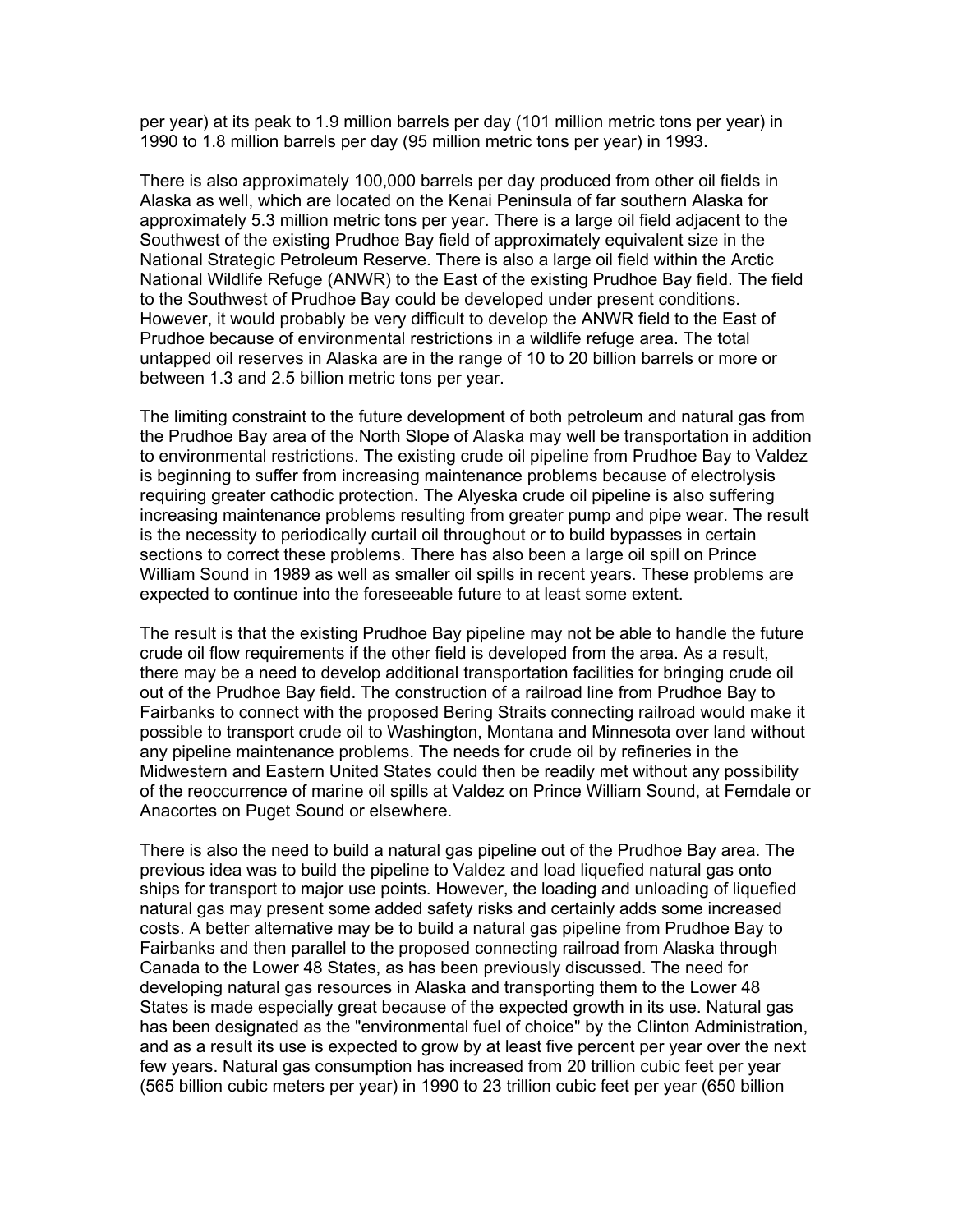cubic meters per year) in 1993 and is expected to reach 30 trillion cubic feet in 2000 as shown in Figure 11.

Natural gas consumption is expected to increase to 32 trillion cubic feet per year (905 billion cubic meters per year) by 2000 and 41 trillion cubic feet per year (1,160 billion cubic meters per year) in 2010 if present trends continue. Unfortunately, domestic natural gas production from the Lower 48 States is estimated to only increase from 18 trillion cubic feet per year (510 billion cubic meters per year) in 1990 to 25 trillion cubic feet per year in 2010. The result is that the amount of natural gas, which will need to be imported from outside of the Lower 48 States or from new fields is expected to increase from one trillion cubic feet per year (28 billion cubic meters per year) in 2000 to 20 trillion cubic feet per year (565 billion cubic meters per year) in 2010.

The potential sources for importing natural gas from other countries are more limited than for crude oil because of the need for cryogenic cooling, the safety concerns of storing and transporting liquefied natural gas, and the additional expense involved. As a result, the practical options for large-scale importation of natural gas are limited to pipeline transport from Mexico or Canada at the present time. The location of a natural gas pipeline parallel to the proposed Alaska connecting railroad would make it possible to transport natural gas from Alaska to the Lower 48 States or even from Canada on an enhanced economical basis.

The United States is the World's greatest energy consumer and is also the World's greatest energy importer. The United States consumes large amounts of petroleum, which is primarily used for transportation. The United States imported more than half of its total petroleum consumed this past year. The petroleum production in the United States is expected to continue to decline while its consumption is expected to continue to increase, as shown in Figure 12 (Refs. 26,27). Alaska has the greatest known reserves of untapped domestic petroleum in the United States, which reason and logic say need to be developed in order to reduce imports.

The United States has very limited amounts of oil and gas resources, but very large reserves of coal, as listed in Table 4 (Ref. 26) and illustrated in Figure 13 (Ref. 27) There are very large coal reserves located in Alaska, as shown in Table 5 (Ref. 28). There is a large coal field at Beluga on the Kenai Peninsula in Southern Alaska, which could be utilized, plus the Nenana field near Fairbanks in Central Alaska. There is another large coal field in the Colville Valley of Northwestern Alaska with a high heating value, which could also be developed in the future. The Arctic Slope low sulfur coal reserves of 20 billion metric tons or more are one of the World's largest deposits, but is limited in terms of development by transportation (Ref. 28). The coal reserves in Alaska constitute 20 to 25 percent of the total for the entire Nation and are between 500 billion and one trillion metric tons in magnitude (Ref. 29).

The Alaska coals tend to be of the bituminous and subbituminous grades with some lignites. The coal in Alaska tends to be very low in sulfur content with a minimal air pollution potential. The coal in the Colville Valley is high in heating value to make it desirable as either a utility or industrial fuel. Some of this coal has properties, which make it suitable for metallurgical coking as well as for utility steam coal. The coals from Alaska would have a particularly suitable market in Japan and Korea for steelmaking, as well as those from British Columbia, where these countries tend to have very little coal reserves of their own.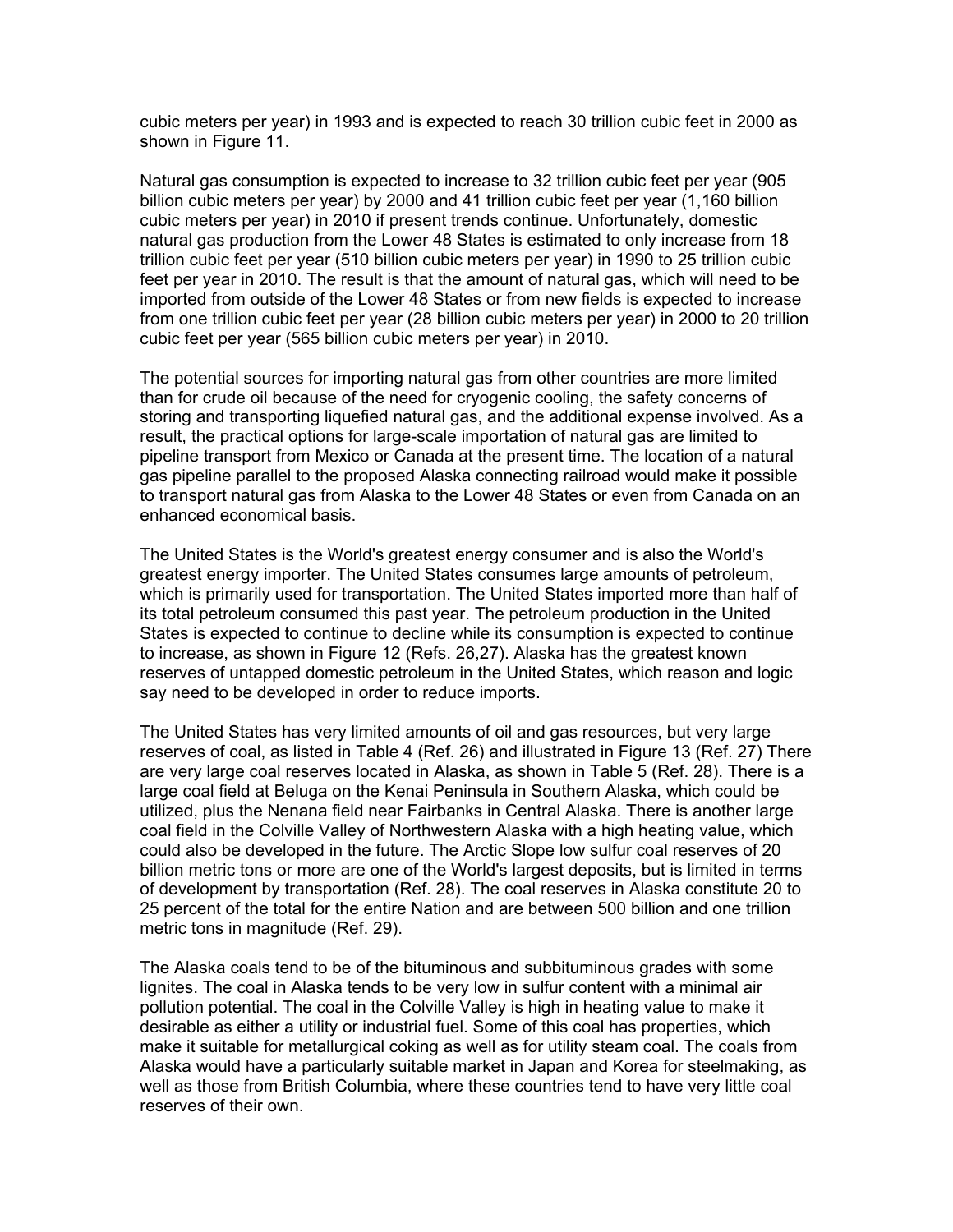The expected coal use in Japan, Korea and Taiwan alone is expected to increase from 80 million metric tons per year in 1990 to 200 million tons per year by 2010. Some of this coal could be provided from Alaska and Siberia in the future. However, a considerable amount would still be expected to come from Australia, as it is generally the price leader for the Pacific region in terms of the present export market. There are presently about 700,000 short tons (600,000 metric tons) of coal shipped from the Usibelli mine near Healy to Seward over the Alaska Railroad and then by ship to Korea for use in electric power generation. There is also approximately 4.3 million short tons (3.9 million metric tons) of high grade bituminous coal shipped from the Tumbler Ridge mine in northeastern British Columbia by the British Columbia Railway to Vancouver for export to Japan and elsewhere in Asia.

One solid bulk energy fuel, which could be hauled on the connecting Alaska-Canada railroad is coal. As previously noted, Alaska has very large available resources of both utility steam coal and metallurgical coking coal. The State of Alaska is presently exporting approximately 0.75 million short tons per year of low sulfur coal to Korea to the Korean Electric Power Company. This coal is mined at the Usibelli mine near Healy to the South of Fairbanks and then transported on the Alaska Railroad to Seward. The coal is then loaded onto ships and taken to Korea for electric power generation. There is also another 0.75 million short tons per year hauled on the Alaska Railroad to local power plants in Alaska, which operated by local electric utilities, private industries, native corporations, and by the U.S. military bases.

The present coal hauling on the British Columbia Railway is 5.3 million short tons per year (4.8 million metric tons) from the Tumbler Ridge mine near Dawson Creek to Vancouver for export to Japan, Taiwan and Korea. This amount of coal hauled is expected to decrease to 3.3 million short tons per year in 2000 (3.0 million metric tons) with a reduction in purchases for metallurgical coking coal for steel production in Asia. Other uses need to be found for this coal.

There is a good possibility that coal exports from Alaska could significantly increase in the future, as shown in Table 6 (Ref. 29). Coal exports from Alaska were projected to increase from 0.8 million tons in 1990 to 2.0 million tons after 1995 and to 5.5 million tons after 2000. This coal could be transported by means of the Alaskan and Canadian rail lines to Asia for use in Japan, Korea, Taiwan and elsewhere in Asia. It is possible that coal could be shipped by rail from Alaska or Northwest Canada to the Lower 48 States, but it is unlikely in the near term because of the large coal reserves available in the Rocky Mountain States. The amount of coal which could be shipped over the connecting Alaska-Canada railroad lines is estimated as 5 to 15 million tons per year which represents approximately 5 to 15 percent of the present U.S. coal exports to other countries, as shown in Table 7.

Crude oil is another bulk commodity that could be shipped in large quantities from Alaska or Canada via the connecting Alaska-Canada railroad project to the Lower 48 States of the United States for processing. The development of the new oil fields adjacent to the existing Prudhoe Bay field could yield a production of at least 1.5 million barrels per day (80 million metric tons per year) of crude oil. At least some of this crude oil could be hauled by rail to the Lower 48 States of the United States from Alaska by way of the new railroad line from Prudhoe Bay to Fairbanks.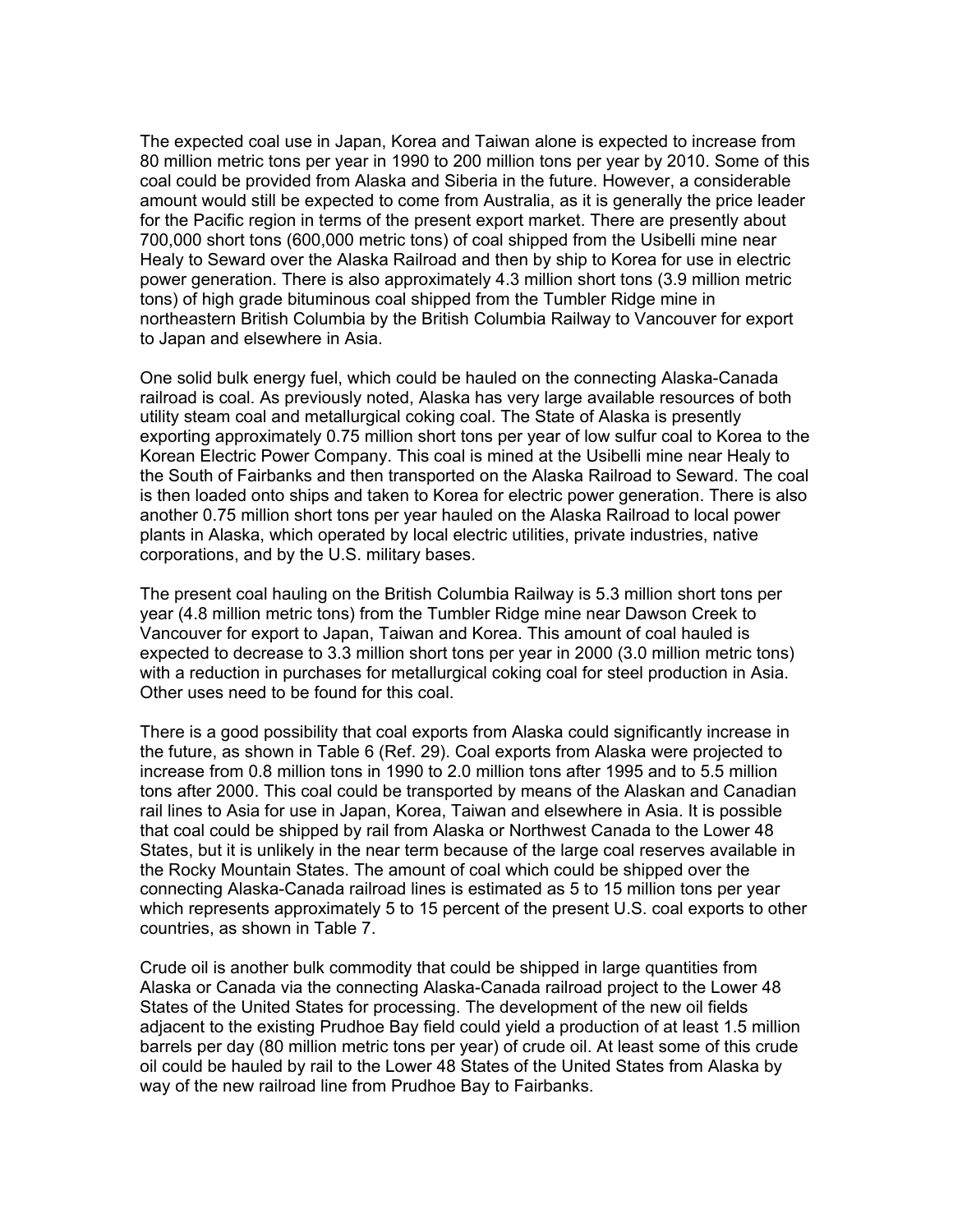The shipments of crude oil could be made by means of tanker unit trains from the producing fields to the refining centers. The development of oil fields near Prudhoe Bay and in the Peace River Basin and elsewhere in Alberta could lend themselves to long distance shipments of crude oil by tank car to the Lower 48 States if the United States. It might also be possible to ship refined products in the reverse direction or even petroleum products from the refineries in Alaska to online communities along the railroad line.

Oil shales and tar sands could even be shipped by rail from deposits to refineries in Alberta, but are generally processed at the local mine sites. The present level of petroleum-related shipments along the British Columbia Railway and the Alaska Railroad is approximately 4 to 5 million short tons per year for both crude oil and petroleum products in combination. It is estimated that the potential market for petroleum shipments is 5 to 10 million short tons per year using conservative growth projections. It is possible that as much as 10 to 15 million short tons per year of crude oil and petroleum products could be shipped over the connecting Alaska Canada railroad upon its completion if a higher growth rate assumption is employed as the basis for making estimates.

Another commodity which could be shipped by rail along the Alaska-Canada connecting rail line is natural gas. The natural gas could be liquefied at elevated pressures and very low temperatures and placed in tank cars for long distance shipment while avoiding the need for additional pipeline construction. There is a potential safety hazard in passing through the tunnel because of the possibility, however remote, of a leak and explosion. An alternative form of natural gas transport would be as a methane-hydrate complex where water and methane have been found to produce solid snow-like matrices at supercooled temperatures and very high pressures such as occurs in permafrost zones (Ref. 30).

Pipelines are the more likely means of natural gas transport. There have been no estimates made of natural gas shipments along the proposed Alaska-Canada connecting railroad line. However, it is possible that the magnitude of these natural gas shipments could become equivalent to those of petroleum if it were to become economical to ship methanehydrate supercooled solid materials in the future. Once a more realistic basis, the need for equipment for natural gas gathering systems with processing plants at the wellheads plus pipeline transmission could be substantially benefited by having access to transport by the proposed Alaska-Canada connecting railroad with parallel pipelines. The recovery of seam gas from coal fields is a logical part of coal development.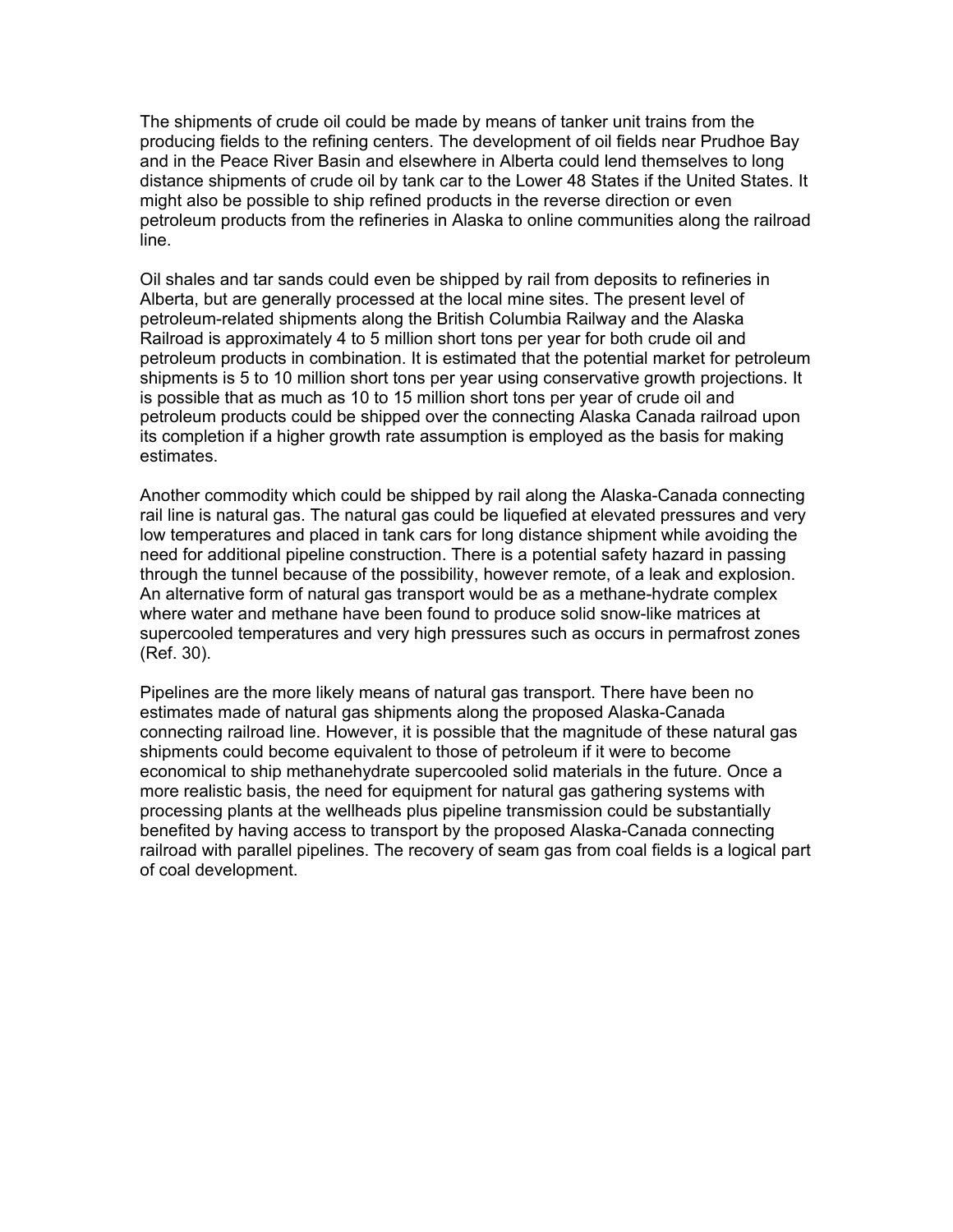Figure 13 KNOWN TOTAL ENERGY RESERVES BY FUEL TYPE IN THE UNITED STATES IN QUADRILLION BTU.



#### **COMMODITIES**

There are a large number of commodities which are or can be moved over the Alaska Railroad and the British Columbia Railway. The previous Alaska Transportation Systems Planning Study (Ref. 31) by the University of Alaska divided rail cargo movements into the six categories of bulk liquids, bulk solids, machinery and metal products, forest products, food products and general cargo. The major commodities moved over the Alaska Railroad were reported to be rock, sand and gravel plus coal and petroleum products, intermodal trailers and containers, and others. The major commodities moved over the British Columbia Railway include forest products, grain, petroleum products, food and machinery to provide a frame of reference.

The ultimate economic viability of the proposed Alaska connecting railroad project will be determined by its ability to move goods between Alaska and Canada and the Lower 48 States in a cost competitive and time efficient manner. The traffic levels for cargo movements into and our of the various marine ports in Alaska have been presented in Table 8 (Ref. 32). The movement of these commodities through these ports gives an indication of the types of movements of materials, which could be expected to be hauled on the Alaska to Canada connecting railroad line.

The major commodities noted include petroleum, metals, fish, chemicals and forest products. The commodities, which can be moved, are separately categorized as bulk commodities and specialty materials. The major commodities moved by the Alaska Railroad include petroleum, coal, gravel and intermodal freight.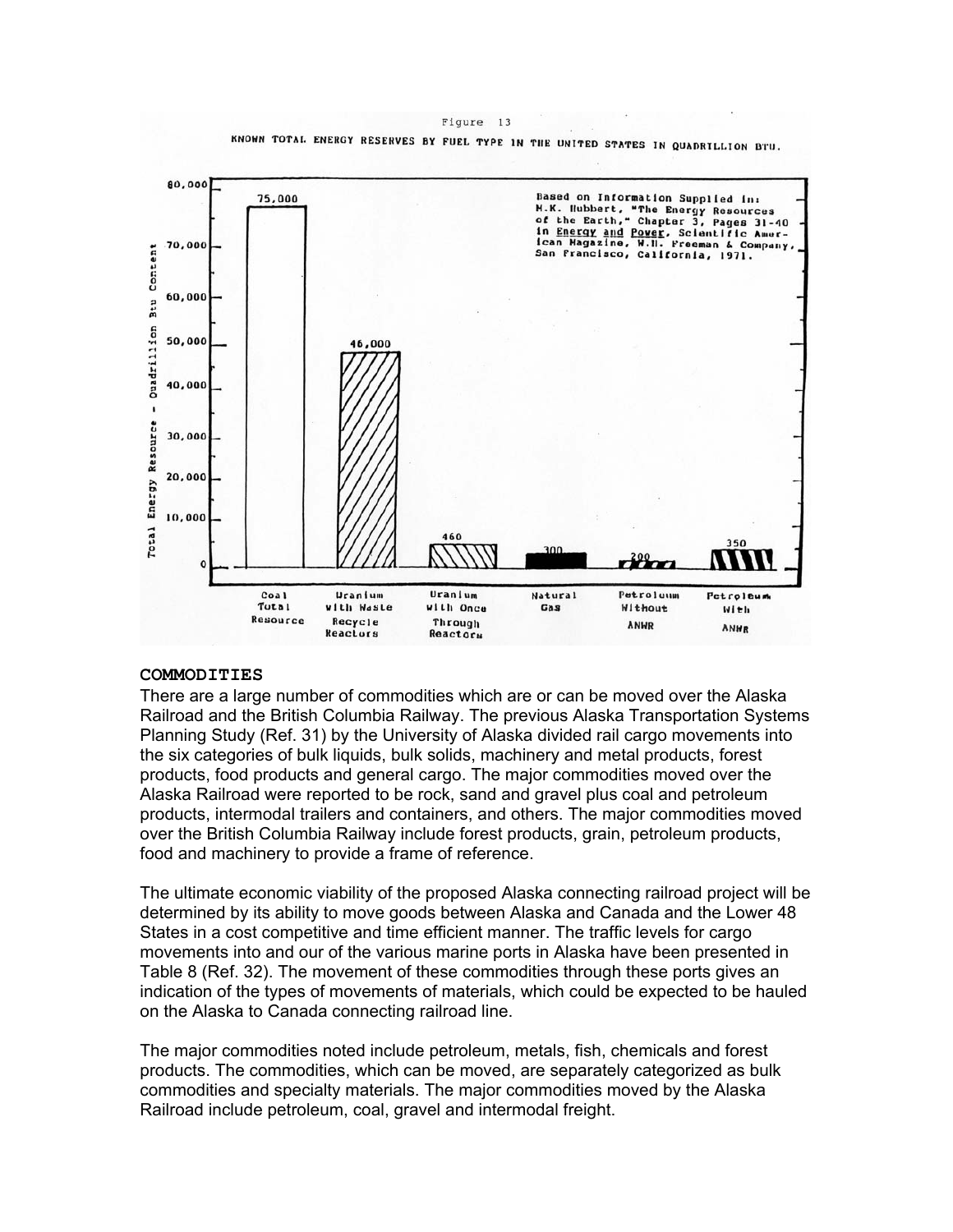A study was previously conducted in 1979 by the University of Alaska to determine commodity movements if a railroad link were constructed from Alaska through Canada to the Lower 48 States (Ref. 30). The major commodities identified which could be transported included petroleum, coal, machinery, forest products, food products and general cargo, as shown in Table 9. The amounts of material, which could be hauled by means of this railroad link, were listed as being only on the order of one million tons per year, which alone would mot be able to justify the cost of construction. However, the cargo traffic volumes reported in this study of approximately 1.2 million short tons per year (1.1 million metric tons) were well below the 5.1 million short tons per year in 1991 (4.6 Million metric tons per year).

This study also made a determination of the impact of building a railroad link from Alaska to the Lower 48 States upon road and rail traffic in Alaska upon its existing infrastructure. Without a rail link to the Lower 48 States, the rail traffic would increase from 435 million met ton-miles per year to 483 million net ton miles per year between 1992 and 2000, as shown in Table 10. The highway traffic would increase from 406 million net ton miles per year to 451 million net ton miles per year between 1992 and 2000 without this rail link. If the rail link were constructed the rail traffic would greatly increase from 877 to 974 million net ton miles per year between 1992 while the highway traffic would remain the same.

These results are based on information developed in 1979. In the meantime, the growth in traffic has raised the total shipments on the Alaska Railroad to above one billion met ton-miles per year in 1991. These values are well above the projected traffic figures even without a rail link to the Lower 48 States being completed. A major reason for this increase in traffic has been the growth in population of Alaska since the completion of the Alaska crude oil pipeline from Prudhoe Bay to Valdez. This population growth has resulted in an increase in economic activity with a resultant increase in freight traffic on the Alaska Railroad. There has also been a considerable growth in freight traffic on the British Columbia Railway over the past 10 years.

Forest products are one bulk commodity, which could be hauled by rail to the Lower 48 States from Alaska or Canada as either wood, pulp or paper. The amount of timber harvested in Alaska has been presented in Table 12, with values ranging from 5 to 22 million board feet per year (Ref. 33). The amount of timber harvested in Alaska could increase in the future to between 25 and 144 million board feet per year, as shown in Table 13.

There has been a need for timber by lumber mills in Japan and Korea for many years because of their lack of available domestic resources. In addition, the decline of forest resources in the Pacific Northwest of the United States has given impetus to the need for importing outside timber from both Alaska and Canada by ship or rail to the Lower 48 States of the United States, especially to California and Texas.

The amount of forest products which could be shipped at least some segments of the connecting Alaskan and Canadian railroad system is estimated as much as 5 to 15 million tons per year. Alaskan or Canadian timber and partially finished lumber could be shipped to either the Lower 48 States by an all rail haul or to Japan and Korea in Asia from Seward or Prince Rupert. Timber or partially finished lumber from Alaska and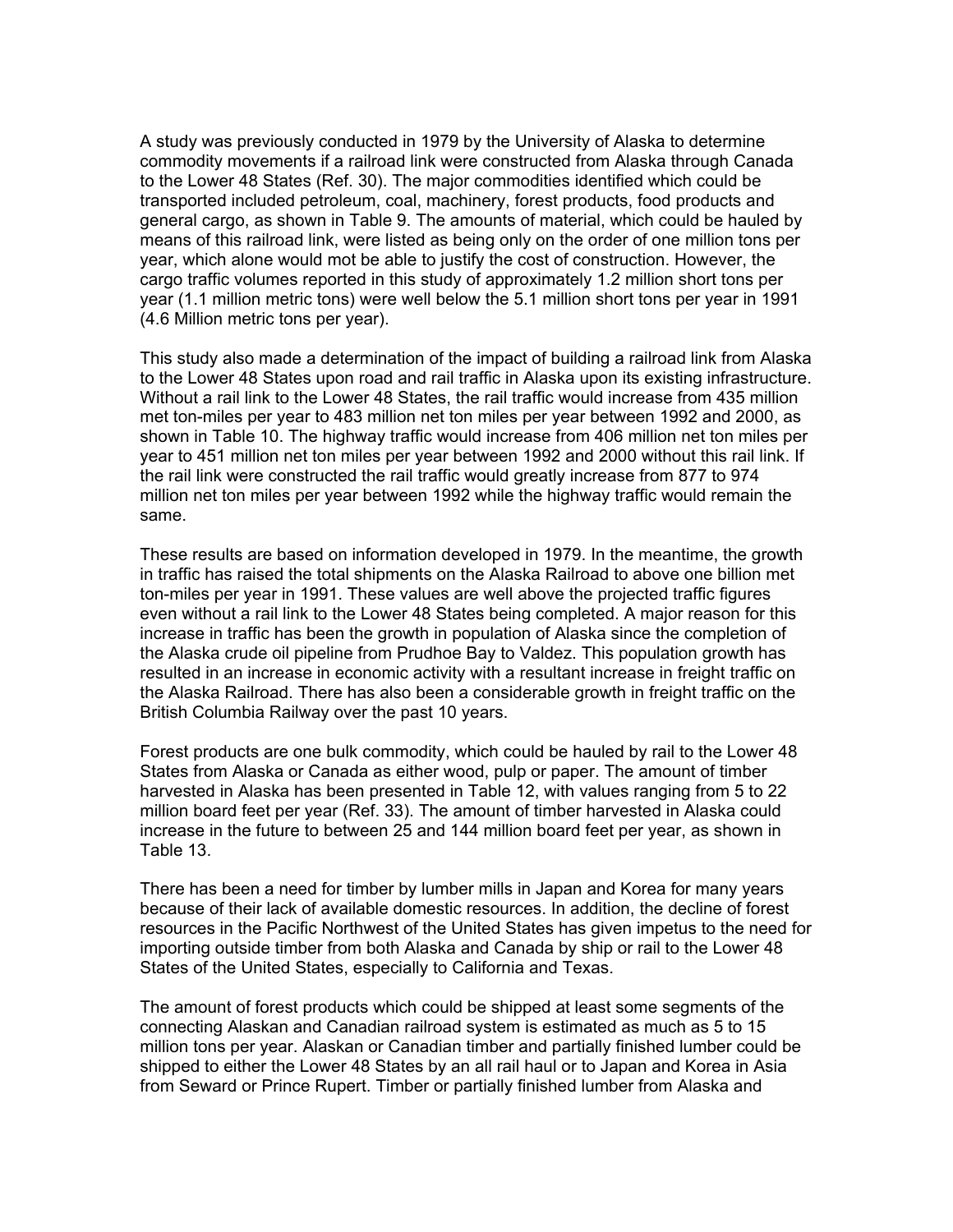Canada could be shipped to Japan, Korea, China and other countries in Asia and perhaps in limited quantities to the United States.

There will also be large quantities of chips and wood wastes generated, which could be processed into pulp or used as fuel. The use of waste wood or even municipal refuse as fuel with rail shipments is also feasible, including burning in combination with coal in rural areas to provide electricity for local residences, businesses, and industries. The problem with forest products in Alaska is that the proposed rail line would go through the northern interior while the main forests are located near the southeastern coast. The inland forests tend to be more slow growing and sparse in the colder drier climate, which could be readily harvested near the railroad. In British Columbia, the entire rail network is near forests, which tend to be faster growing in the more moist wanner climate. It is therefore suggested that the main emphasis on hauling forest products with the proposed new connecting railway line would be in Canada and not Alaska.

Mineral mining activities are a major concern for the construction of the proposed railway line between Alaska, Canada and the Lower 48 States. Gold mining is a matter of immediate interest, especially in the Pogo mining region near Delta Junction in Alaska. The amount of gold to be transported is not large, but chemicals are required for processing, equipment and materials are required for mining, and provisions of food and other items are required for mining. It is also possible that gold mined from deposits adjacent to the proposed railway line could be used as a form of security collaterization for project financing of its construction. The estimated amounts of materials, which could be hauled along the railway line for gold mining, are between one and three million short tons per year.

Other mineral ores and products can be shipped along at least portions of the proposed Alaska Canada connecting rail route. Cements can be shipped as a construction material along with sand, rock and gravel and limestone, although generally only for short distances. There will be a need for hauling a number of metal and mineral ores from mines to processing plants as these resources become developed in the future. The magnitude of this market is estimated as being from 2 to 6 million short tons per year for bulk mineral ore transport.

One specific mineral, which might have considerable interest along the proposed Alaska Canada connecting railroad line, is that large iron ore deposits exist in the Yukon Territory and the Northwest Territories. The iron ore could be mined and taken to a future small steel mill to be located along the railway line. The coal required for coking and the limestone for fluxing could also be transported by the railroad from mine to mill, and the steel products transported, also by rail to customers. One possible application for such a steel mill could be to produce railroad rails and construction beams to support future economic development along the railroad line corridor in Alaska and Canada (Ref. 23). The expected total iron and steel traffic on the railway would be one to three million short tons per year.

The hauling of metals on the Bering Strait railroad line is another specialty material, which can be transported. Fabricated steel products and steel products can be shipped in both directions from Seward to Alaska or from the Lower 48 to States to Canada as the needs develop. Construction steel can be shipped over intermediate distances or over the entire route depending on the specific need. Metallic ores can also be shipped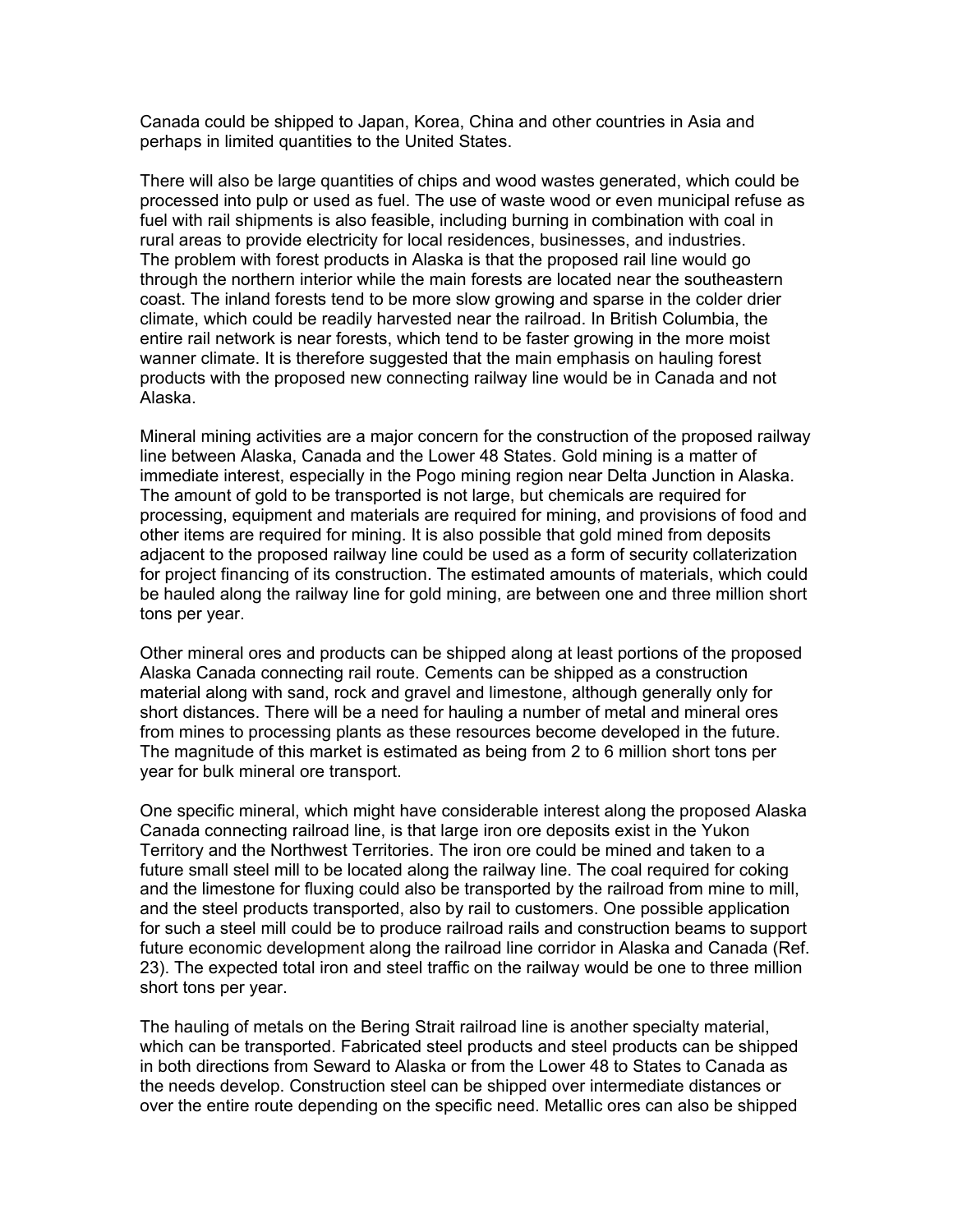along the railroad line over shorter distances for processing in smelting plants and others such as the Red Dog zinc mine. It is expected that much of this traffic will originate in the mineral-rich zones of the Yukon and Northwest Territories.

It is estimated that the shipment of metal products and ores will comprise 2 to 5 million tons per year. Equipment and materials will need to be hauled along the railroad line in order to foster mineral mining and other economic development. The possibility that new oil and gas development could occur within a reasonable time frame would necessitate the movement of large amounts of piping, pumps, compressors and other machinery. The possible development of natural gas production with coal bed gas recovery could occur separately from oil development would require large amounts of piping and equipment. The equipment and machinery hauling could generate 2 to 5 million short tons per year of rail traffic for the Alaska-Canada connecting railroad.

Grain is a bulk commodity, which can be shipped, in large quantities from the United States and Canada to China, India, Russia and other countries in Asia. The grains, which could be shipped, include corn, barley and wheat, depending upon the use desired. The grain could be shipped from the Peace River area of northeastern British Columbia or from Alberta to the west through Prince Rupert or Seward and then to the points of use. Existing markets and cars could be utilized in an extension of existing services to primarily interior market locations. The amount of grain which would be expected to be shipped via the Alaska-Canada connecting railroad is 3 to 8 million tons per year. This amount represents 3 to 8 percent of the present U.S. grain exports of almost 100 million short tons per year, and could be greatly increased if the Bering Strait tunnel were to be built.

Other agricultural crops could be shipped by rail such as potatoes or hydroponically grown vegetables or farm fish. Such facilities could be located at periodic intervals along the line with greenhouses and used for enhanced crop growing with carbon dioxide enrichment. The hauling of these specialty crops could add one to two million tons per year to the railroad traffic on the Alaska Canada connector line in both directions, and would be useful for small villages.

Food products can be shipped in both directions along the Alaska-Canada connecting railroad route. A particular market in at least the immediate term is from the Lower 48 States of the United States to Alaska, where much of it must be refrigerated due to perishability concerns. Fruits and vegetables and meats can be shipped by means of these refrigerated cars to Alaska or Canada from the United States. Dried food products can also be shipped by means of the Alaska-Canada connector railroad line from the United States to Alaska, Alberta, British Columbia and elsewhere in northwest Canada.

This market is estimated as being from 2 to 6 million tons per year in magnitude for food products shipments in a northbound direction. One specific type of agricultural operation, which may become increasingly common in Alaska and Northwestern Canada in the future are hog farms for pork production. The States of Colorado and South Dakota have recently passed ballot initiatives to restrict hog farm operations in their states because of nitrate water pollution and odorous air pollution. The location of these hog farms in remote areas of the Far North would act to minimize adverse environmental impacts as to create employment opportunities in depressed regions.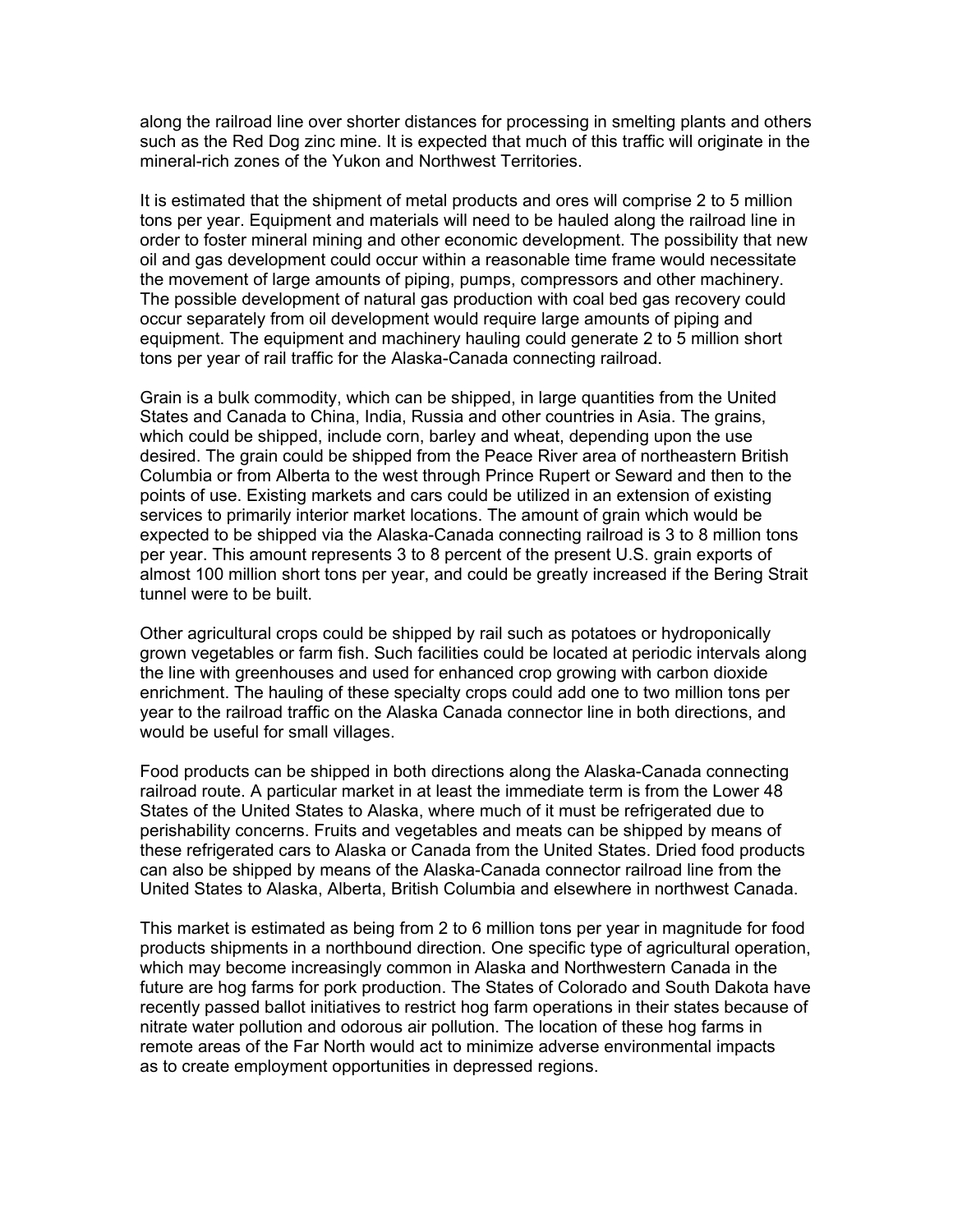Hog farms need to have extensive grain feed shipments plus chemical supplies. They also have the need to process and remove wastes as well as to ship the pork product to distant markets. It is estimated that 10 to 15 hog farms could be located in these remote communities along the Alaska-Canada connector railway line. These hog farms could create as much as 3 to 7 million short tons per year of freight traffic, and would generate large amounts of wastes for recovery.

A number of chemicals can be hauled along the Alaska-Canada connecting railroad line. These chemicals include basic industrial inorganics such as sulfuric acid, nitric acid and caustic soda in the liquid form as well as dry bulk chemicals such as sodium carbonate, limestone and titanium oxide pigments. There are a number of organic chemicals which could be hauled along the Alaska-Canada connecting railroad line in either direction which include ethylene from the plant in Red Deer, Alberta. There will be a need for these chemicals to be shipped to support the mining and mineral processing industries plus other industries to be located in Northwest Canada and to a lesser extent elsewhere in Alaska. The estimated magnitude of this market is 2 to 5 million tons per year for chemical shipments of organic and inorganic materials.

A related material to chemicals is fertilizers, which are needed to assist agriculture in East Asia and elsewhere. Potash is one fertilizer material, which can be shipped in bulk from Saskatchewan along with potassium sulfate and potassium nitrate. The economics of shipping these materials depends on the haul distance involved and their value at the point of use. It is expected that these fertilizers shipments would be primary from America to Asia, and that the magnitude of the materials shipped would be from 1 to 5 million tons per year for fertilizer shipments. A particular route would be potash shipments from Saskatoon, Saskatchewan to Edmonton, Alberta and Prince George to Prince Rupert British Columbia by rail for export to Asia by ship.

Intermodal freight traffic has been a major component of the growth in railroad freight traffic over the past few years in the United States. Intermodal freight traffic includes truck trailers as well as single stack or double stack containers. Intermodal freight traffic is bi-directional in nature as it can move from the Lower 48 States to Alaska or from Alaska and Canada to the Lower 48. There is no specific description of the contents ofintermodal freight except that it is material, which is time-sensitive in terms of equipment or goods where speed of shipment is a necessity.

The Alaska-Canada connector railway route may make it possible to ship cargoes between the various inland destinations entirely by land routing without having to offload or onload containers at the marine ports or Seward or Prince Rupert or Haines to reduce overall transport costs.

The rail intermodal shipments in the United States now exceed 10 million trailer and container units per year for a net weight exceeding 200 million tons and is increasing at more than 5.0 percent per year. The level of cargo shipments at the various ports on the West Coast of the United States now exceeds 200 million tons per year exclusive of crude oil, and is increasing at a rate of greater than 3.0 percent per year. The Pacific Rim trade is now the most rapidly growing in the World. Intermodal freight traffic could go between the United States, Canada, Mexico and Latin America in the Western Hemisphere to Japan, Korea, Taiwan, China, Southeast Asia, Russia, the Newly Independent States plus Western and Eastern Europe in the Eastern Hemisphere.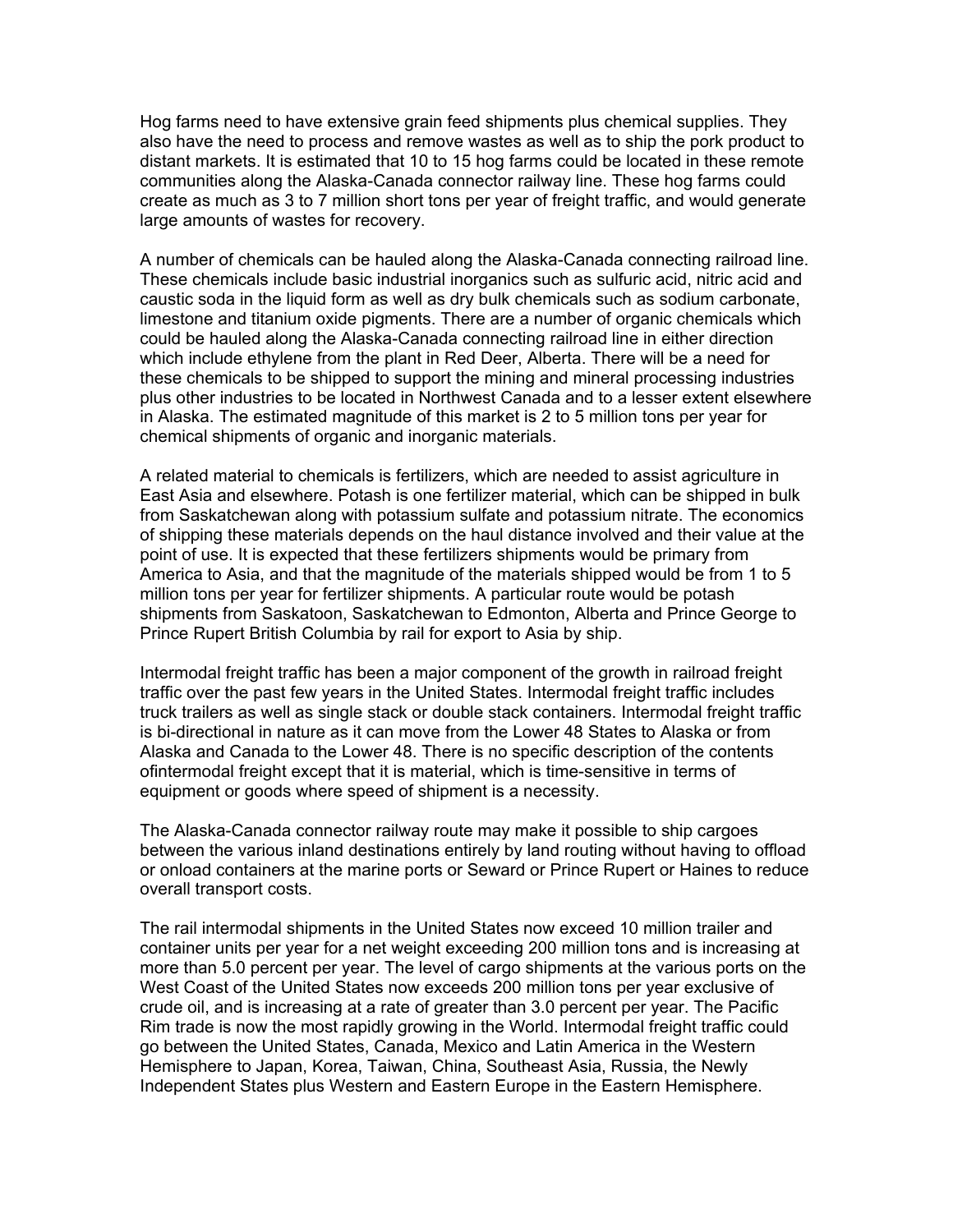The growth ofintermodal freight traffic along the proposed Alaska-Canada connector railway would become especially great if the Bering Strait, railroad tunnel between Alaska and Asia ever becomes a reality particularly. The development of large scale electronic commerce and internet shopping may greatly accelerate the need for this project.

The present total intermodal freight traffic on the combined Alaska Railroad and British Columbia Railway is estimated as 3 to 5 million short tons per year at the present time. This intermodal freight traffic could increase to between 5 and 10 million short tons per year with the completion of the Alaska-Canada connector railway from the Lower 48 States to Fairbanks without any significant impact of electronic commerce. This intermodal freight movement between Alaska and Canada and the Lower 48 States could increase to as much as 10 to 15 million short tons per year with extensive electronic commerce and internet shopping being utilized.

The final freight transport category for consideration with the proposed Alaska-Canada connector rail line are military cargoes as there are a number of Army, Air Force and Navy facilities located in Alaska. The starter cargo go justifying the entire construction of the 1,300 mile long (2,085 km) Alaska-Canada connector railroad line may be to develop a major missile base at Fort Greely near Delta Junction, Alaska.

The initial rail line construction would be for 70 miles from Eielson Air Force Base to Fort Greely at Delta Junction and then for 200 miles to the Yukon border. The expected mlitary cargoes to be hauled over the Alaska-Canada connector railway are expected to range between 3 and 10 million short tons per year depending on construction.

#### **CONCLUSIONS**

The completion of the construction of the Alaska-Canada connector railroad line over the 1,300 mile distance from Eielson, Alaska to Dease Lake and Fort Nelson, British Columbia will make it possible to link the Alaska Railroad with the rest of the North American railroad network.

It will then be possible to haul a wide variety of materials along this railroad line between Alaska, Canada and the Lower 48 States in both directions. In addition, it is also planned to have railroad passenger service along this rail line in order to serve the remote villages and communities.

There are a wide variety of commodities, which can be hauled along the Alaska-Canada connector railroad line, as listed in Table 14. The commodities identified, which can be hauled, include the categories of fuels, resources, metals, agriculture, chemicals, intermodal, military and other cargoes. It is estimated that between 45 and 120 million net short tons per year could hauled over the Alaska-Canada connector railroad line. The starter commodities to initiate the railway operation would most likely be the military related cargoes to the new missile base. The largest quantity of cargoes to be moved over the railway line would probably be fossil fuels, including coal, crude oil and petroleum products.

The expected increase in total cargo movements along the 1,300-mile long Alaska-Canada connector railroad line is illustrated in Figure 14. Approximately 65 percent of the total railway freight traffic increase in Northwestern Canada and Alaska will be in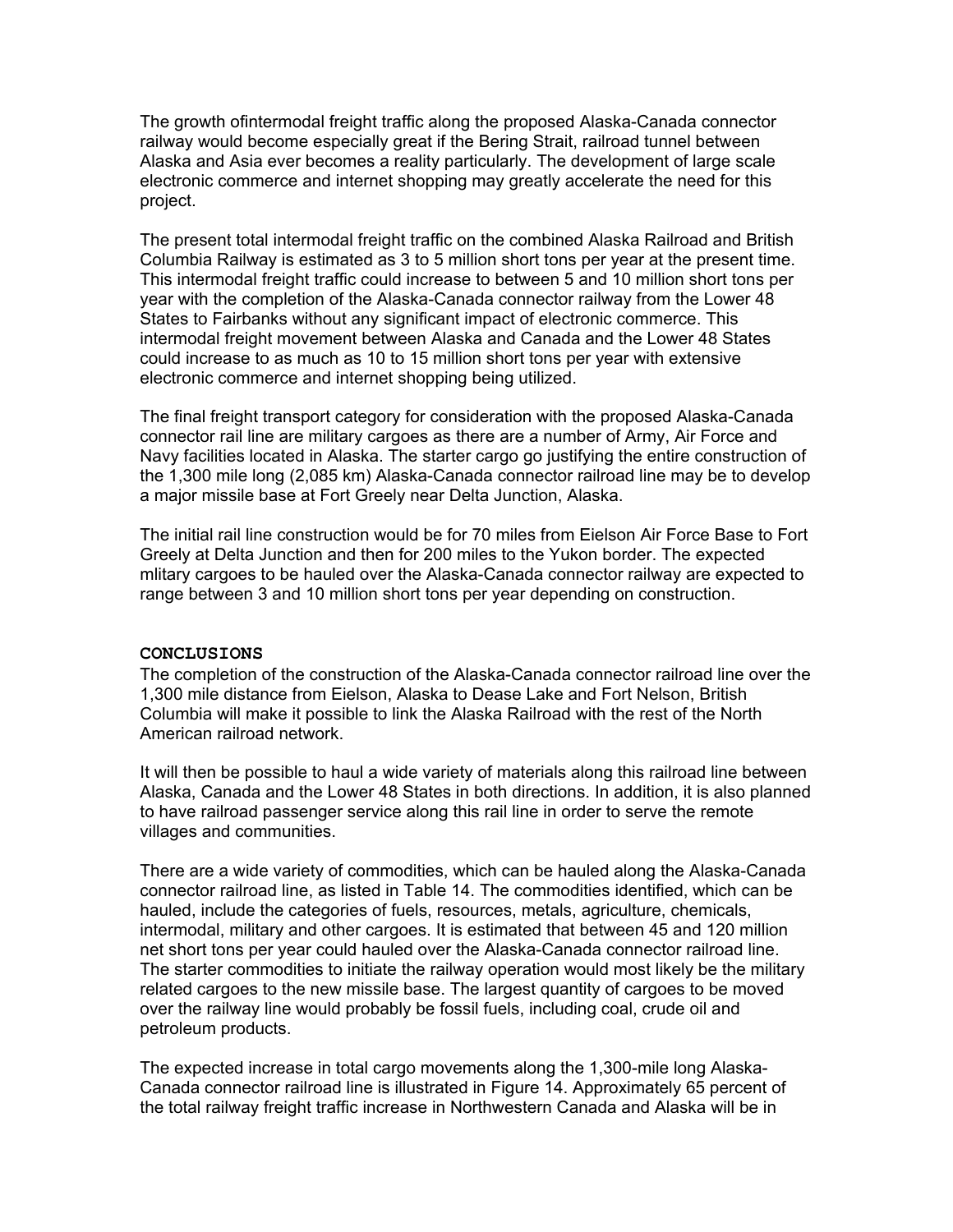Canada, primarily on the British Columbia Railway. Approximately 35 percent of this total railroad freight traffic will be on the Alaska Railroad. The total freight traffic movements to be expected along the planned 1,300 mile Alaska-Canada connector railroad line is expected to constitute about one-third of the total freight traffic movements to be expected in Northwestern Canada and Alaska.

The estimated freight traffic flow on the planned Alaska-Canada connector railroad is expected to increase from 5 million net short tons per year in 2006 as the startup to 20 million short tons per year in 2010. The freight traffic flows are expected to increase to 30 million net short tons per year in 2020 to 48 million tons per year in 2030, as shown in Table 15. The freight traffic flows are expected to increase from 1.4 billion net ton-miles in 2006 to 17.8 billion net ton-miles in 2030. The freight traffic revenues are expected to reach 222 million dollars per year by 2010 and increase to \$665 million per year by 2030.

The startup of the Alaska Canada connector railway in 2006 will result in a rapid initial increase in freight traffic revenues based on military cargoes. The expected freight traffic revenues are expected to reach \$222 million in 2010 and \$357 million per year in 2020 as shown in Figure 15. These expected freight traffic revenues are expected to be sufficient to allow the railroad to be operated on a profitable basis after the year 2010 within 5 years of beginning its service. The above referenced railway freight traffic revenues are based on the cost, revenue and traffic data provided for the Alaska Railroad operation, as listed in Table 16.

The total amount of freight moved in 1991 was 5.1 million net short tons to generate 1.05 billion net ton-miles of freight traffic with an average haul distance of 205 miles, as compared to 305 miles for the British Columbia Railway. The total revenue generated from freight traffic on the Alaska Railroad was \$48 million in 1991, which was 75 percent of the total. The passenger traffic on the Alaska Railroad constituted 25 percent of the total system revenue with a total of \$16.4 million with 471,217 passengers in 1991 with an average trip length of 355 miles.

The proposed passenger service on the Alaska Canada connector railroad would have 1,800 to 2,900 passengers per day or 651,000 to 1,085,000 passengers per year with an average trip length of 435 miles. The rail passenger service would have revenues ranging from \$15 to \$100 million per year, as shown in Table 17. These passenger revenues would constitute 10 to 15 percent of the total for the proposed Alaska Canada connector railroad line.

The proposed Alaska Canada connector railroad line of 1,300 (1,805 km) from Eielson, Alaska to Fort Nelson and Dease Lake, British Columbia would have sufficient freight traffic to be economically viable with coal and oil, mineral and forest resources, intermodal cargoes and agricultural products the main constituents if proper development policies are implemented. There would be considerable freight traffic flows in both directions to serve to connect Alaska with the Lower 48 States. In addition, the future construction of this railway would serve as the vehicle to promote economic growth and development throughout the entire Greater Pacific Northwest productive triangle, as illustrated in Figure 16. This railway line could first be extended to western Alaska and ultimately to Asia and Europe by way of the Bering Strait tunnel, especially with the advent of electronic commerce.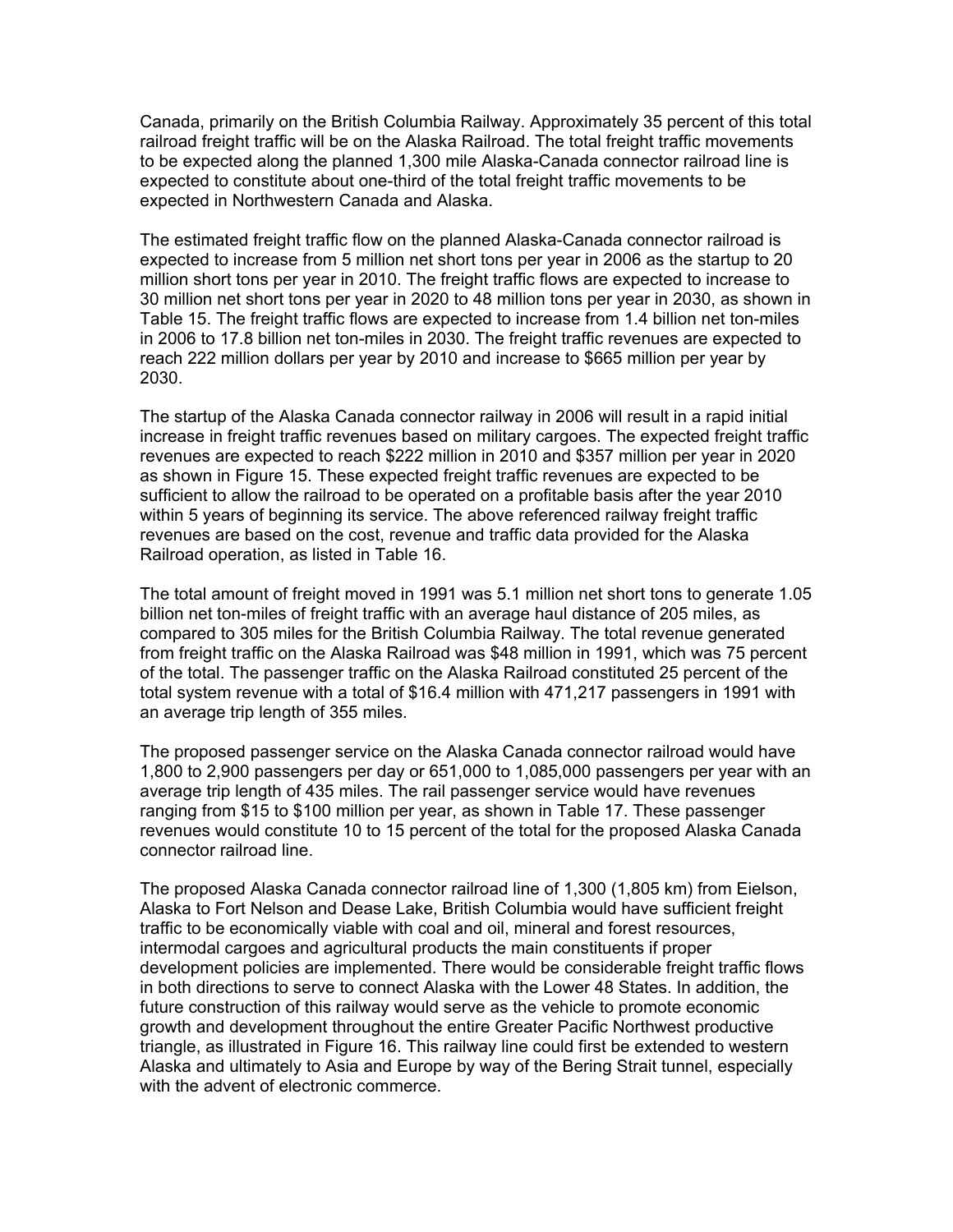#### **TABLE 14**

### ESTIMATED INCREASES IN FREIGHT TRANSPORT BY COMMODITY FOR THE ALASKA CANADA CONNECTOR RAILROAD

| Overall<br>Category | <b>Specific</b><br><b>Commodity</b> | <b>Amount Tranported</b><br><b>Million Tons/Year</b> | <b>Percent</b><br>of Total | <b>Freight Haul</b><br><b>Direction</b> |
|---------------------|-------------------------------------|------------------------------------------------------|----------------------------|-----------------------------------------|
| Fuels               | Coal                                | $5.1 - 15.0$                                         | $11.1 - 11.3$              | <b>Bidirectional</b>                    |
|                     | Crude Oil                           | $3.0 - 6.0$                                          | $6.7 - 5.6$                | Southbound                              |
|                     | <b>Petroleum Products</b>           | $2.0 - 6.0$                                          | $4.4 - 5.6$                | Southbound                              |
|                     | Subtotal                            | 10.0-27.0                                            | 22.2-22.5                  |                                         |
| Resources           | <b>Forest Products</b>              | $5.0 - 15.0$                                         | $11.1 - 12.5$              | Southbound                              |
|                     | <b>Gold Mining</b>                  | $1.0 - 3.0$                                          | $2.3 - 2.5$                | Northbound                              |
|                     | <b>Mineral Mining</b>               | $2.0 - 6.0$                                          | $4.4 - 5.0$                | <b>Bidirectional</b>                    |
|                     | Subtotal                            | 8.0-24.0                                             | 17.8-20.0                  |                                         |
| Metals              | <b>Metallic Ores</b>                | $1.0 - 3.0$                                          | $2.2 - 2.6$                | Bidirectional                           |
|                     | <b>Metal Products</b>               | $2.0 - 5.0$                                          | $4.3 - 4.2$                | <b>Bidirectional</b>                    |
|                     | <b>Equipment and Machinery</b>      | $2.0 - 5.0$                                          | $4.3 - 4.3$                | Northbound                              |
|                     | Subtotal                            | $5.0 - 13.0$                                         | $10.8 - 11.1$              |                                         |
| Agriculture         | Grain                               | $3.0 - 8.0$                                          | $6.6 - 6.8$                | Southbound                              |
|                     | <b>Food Products</b>                | $2.0 - 6.0$                                          | $4.4 - 5.1$                | Northbound                              |
|                     | Hog and Pork                        | $3.0 - 7.0$                                          | $6.5 - 5.9$                | Bidirectional                           |
|                     | Subtotal                            | $8.0 - 21.0$                                         | 17.5-17.8                  |                                         |
| Chemical            | Chemicals                           | $2.0 - 5.0$                                          |                            | Northbound                              |
|                     | Fertilizers                         | $1.0 - 5.0$                                          | ----                       | <b>Bidirectional</b>                    |
|                     | Subtotal                            | $3.0 - 10.0$                                         | $6.7 - 8.3$                |                                         |
| Intermodal          | Intermodal Freight                  | $5.0 - 10.0$                                         | ----                       | <b>Bidirectional</b>                    |
|                     | <b>Internet Shopping</b>            | $3.0 - 5.0$                                          | ----                       | Northbound                              |
|                     | Subtotal                            | $8.0 - 15.0$                                         | 12.5-17.5                  |                                         |
| Military            | <b>Military Cargoes</b>             | $3.0 - 10.0$                                         | $6.7 - 8.3$                | <b>Bidirectional</b>                    |
| Other               | To be Determined                    | Unknown                                              | Unknown                    |                                         |
| Total               | <b>Total Amount</b>                 | 45.0-120.0                                           | 100.0                      | ----                                    |

#### **REFERENCES**

- **1.** Schmitz, R.," Rail Connection Across Canada."Alaska Business Monthly, vol. 15. No. 12, pp. 62-65, December 1999.
- **2.** "La Integracion de Iberoamericana (The Integration ofIberoAmerica)," The Schiller Institute, Washington, D.C., 1998.
- **3.** "Western Hemisphere Leaders Agree to Create Joint Transportation Plan," Bellevue Eastside Journal. Thursday. December 17,1999.
- **4.** Gillespie, M., "To Russia by Rail? Tunnel Beneath Bering Sea Ties to Futuristic Commerce," Alaska Business Monthly, vol. 14, no. 10, pp. 56-62, October 1998.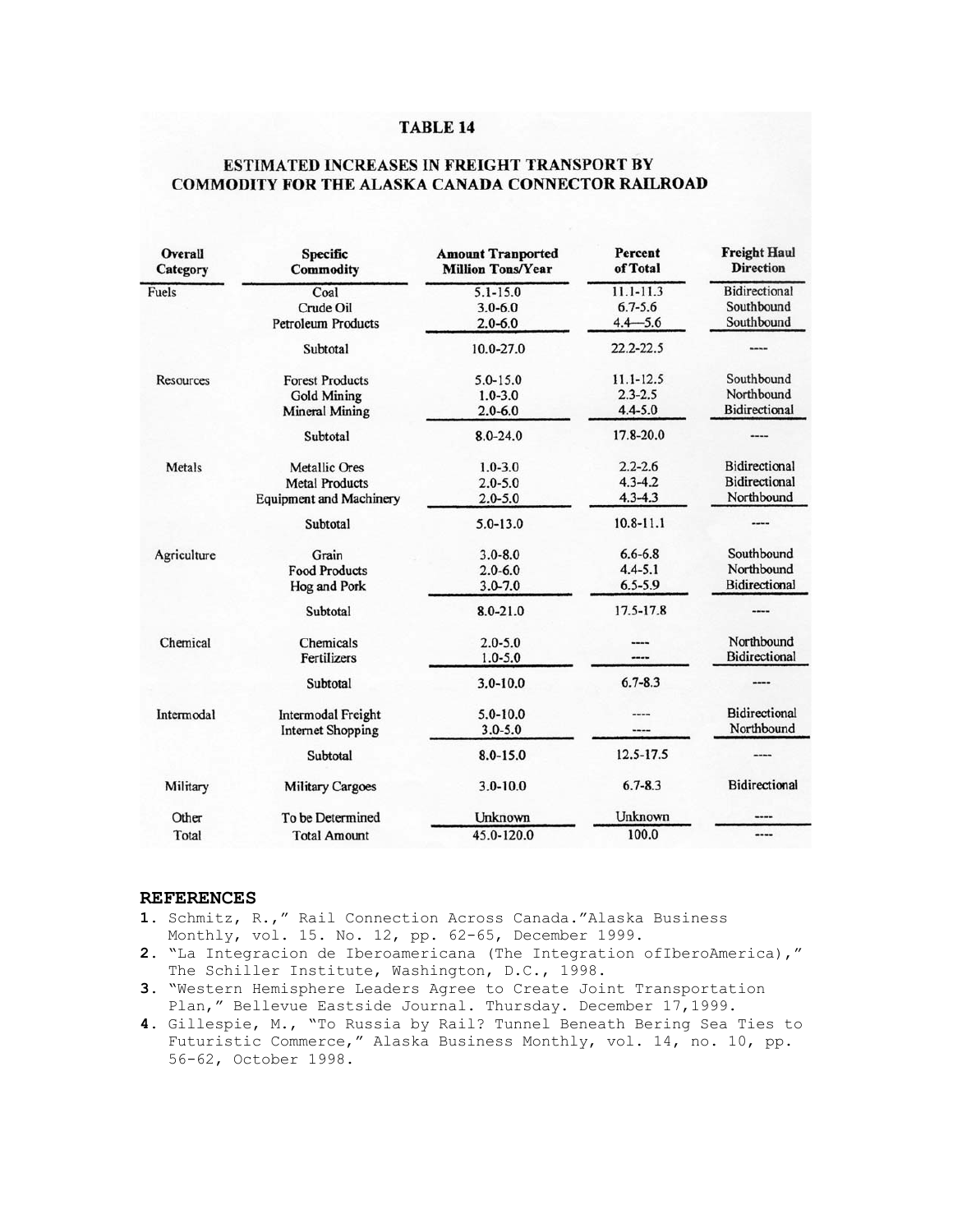- **5.** Koumal, G., "An Interhemispheric Railroad betweeen North America and Asia via a Tunnel under the Bering Strait", American Railway Engineering Journal Bulletin No. 736, vol. 93, pp. 155-16, May 1992.
- **6.** deLobel, L. 'The Trans-Alaska-Siberia Railway Company", Incoporated under the Laws of the State of New Jersey, Trenton, New Jersey, 1906.
- **7.** Sheldon, J.F., "Siberian Express; Schemes: Dreams of a Tunnel in the Bering Sea", Seattle Weekly, p. 16, June 16, 1993.
- **8.** Jones, W.A., "A Continental League for Eurasian Development", Executive Intelligence Review, vol. 22, no. 11, pp. 46-49, March 24,1995.
- **9.** Engdahl.F.W. "A Century of War: Anglo American Oil Politics and the New World Order. Dr. Bottinger Verlags-GmbIt, Publishers, Wiesbaden, Germany, 1992.
- **10.** Skomyakov, V.B., "Construction of the Interhemispheric Railroad on the Asian Continent", Presented to the American Railway Engineering Association Technical Committee Meeting on the Interhemispheric Bering Strait Tunnel and Railroad Project, University of Alaska, Fairbanks, Alaska, May 23-24,1994.
- **11.** Chersakov, A.O., It is Time to Join the Continents. "Tyraz Publishers, Yakutsk, Sakha Republic, Russian Federation, 1993.
- **12.** Miller, D.S., "Tanana Valley Railroad", in Alaska's Railroads, Published by Alaska Geographic, vol. 19, no. 4, pp. 33-60,1992.
- **13.** "Alaska: The Last Frontier", The World Book Encyclopedia, A.. Volume 1, The World Book, Inc., Chicago, Illinois, 1992.
- **14.** Cooper, H.B.H. and Avatare, A., "The Future Role of the Bering Strait Tunnel and Railway Project on the Economic Integration of Commodity Transport with The Railroad Transportation System Network of the North Central and Northwestern United States", Proceedings of the Seminar on Transport in Siberia. Siberian State Academy of Transport, Novosibirsk, Russian Federation, July 4-11, 1994.
- **15.** Ragsdale, R., "Railroads in Alaska: An Economic Lifeline", in Alaska's Railroads. Published by Alaska Geographic, vol. 19, no. 4 pp. 61-76, 1992.
- **16.** Personal Communication with Mr. Thomas Brooks, Alaska Railroad Corporation, Anchorage, Alaska, May 1994.
- **17.** Brooks, T.E. "Alaskan Railroad's Operations and Perception of the Bering Strait Tunnel and Railroad Project", Presented to the American Railway Engineering Association Technical Committee Meeting on the Interhemispheric Bering Strait Tunnel and Railroad Project, University of Alaska, Fairbanks, Alaska, May 23-24, 1994.
- **18.** "Alaska Trends" in Alaska Business Monthly, various issues, 1999.
- **19.** Minter, R. "The White Pass: Gateway to the Yukon", in Alaska's Railroads.
- **20.** Published by Alaska Geographic, vol. 19, no. 4 pp. 5-15,1992.
- **21.** BCR Group of Companies 1997 Annual Report, British Columbia Railways, Vancouver, British Columbia, Canada, 1998.
- **22.** Personal Communication with Mr. J. David Broadbent, Canadian
- Arctic Railway Company, Port Coquitlam, British Columbia, Canada, January 2, 2000.
- **23.** The Milepost Plan: A Trip Map. Vemon Publications, Inc., Bellevue, Washington, 1993.
- **24.** The Rand McNallv Handy Railroad Atlas of the United States. RandMcNally and Company, Chicago, Illinois, 1988.
- **25.** Statistical Abstract of the United States: 1993 The National Data Book. 113th Edition, U.S. Department of Commerce, Bureau of the Census, Washington, D.C.1993.